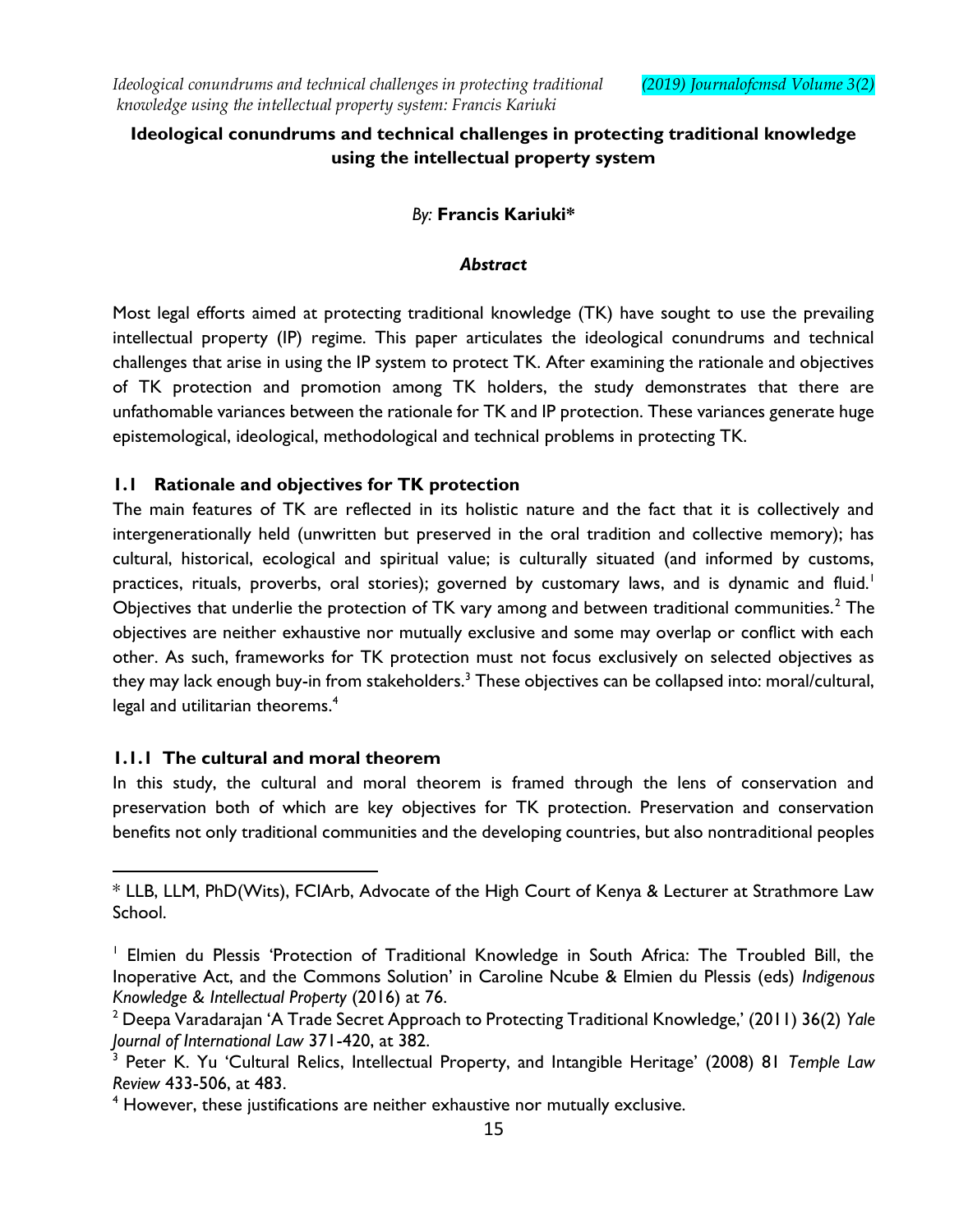and developed countries.<sup>5</sup> Conservation recognises the biodiversity rights of TK holders which include rights to: their TK and genetic resources, grant or deny prior informed consent, veto, monitor, control and determine grounds for access to their resources, benefit-sharing, full disclosure of research results and file lawsuit against anyone violating access terms.<sup>6</sup> Conservation takes place within a biocultural context that ensures that indigenous lifestyles and the related TK are not disturbed or destroyed.<sup>7</sup>

TK holders are also interested in the recognition of their contributions over the centuries either through having greater control over their TK or a requirement to disclose prior art in new creations or inventions.<sup>8</sup> A disclosure requirement ensures a legitimate exchange between communities and 'follow-on authors or inventors' and informs the public of the origin of the underlying prior art.<sup>9</sup> A major weakness of the disclosure requirement is the inherent difficulty in determining the source or origin of the underlying materials which may lead to 'uncertainty and inconsistency and may ultimately reduce incentives for creation and innovation.'<sup>10</sup>

Preservation is key where TK is being lost rapidly. Globalisation, digital revolution and increasing commodification of TK paves way for instantaneous loss of TK and materials that are sacred or intended to be kept secret.<sup>11</sup> At times, TK is entrusted to certain specialists and disclosure to other unqualified members destroys it. Other times, TK may be shared among all community members, but not with outsiders. Moreover, TK plays an integral role in characterising and expressing the shared identity and essence of a community, a people and a nation.<sup>12</sup> Hence, even if TK is not sacred, it should not be used in a way that offends traditional communities.<sup>13</sup> But still in as much as the use may not be offensive, TK holders may prefer to keep their knowledge preserved and out of commercial channels.<sup>14</sup> Concerns about potential loss of TK explain why communities are 'generally skeptical of open access

 $\overline{a}$  $<sup>5</sup>$  Yu op cit note 3 at 471.</sup>

<sup>6</sup> Tonye Marcelin Mahop *Intellectual Property, Community Rights and Human Rights: The biological and genetic resources of developing countries* (2010) at 17. See also Tonye Marcelin Mahop 'Biodiversity Regulatory Options: Involvement of Rural Communities in Decision-making Processes in South Africa' (2005) 8(6) *The Journal of World Intellectual Property* 809-824 at 810.

<sup>&</sup>lt;sup>7</sup> Sophia Twarog 'Preserving, Protecting and Promoting Traditional Knowledge: National Actions and International Dimensions' in S. Twarog & P. Kapoor (eds.) *Protecting and Promoting Traditional Knowledge: Systems, National Experiences and International Dimensions* (2004), 61-69, at 64.

<sup>&</sup>lt;sup>8</sup> Yu op cit note 3 at 461. See Doris Schroeder 'Informed Consent: From Medical Research to Traditional Knowledge' in R. Wynberg *et al* (eds.), *Indigenous Peoples, Consent and Benefit Sharing: Lessons from the San-Hoodia Case* (2009) at 37.

 $\frac{9}{9}$  Yu op cit note 3 at 462.

 $10$  Ibid at 463.

<sup>&</sup>lt;sup>11</sup> Secrecy is important for both cultural and spiritual purposes.

 $12$  Yu op cit note 3 at 455.

 $13$  Ibid at 456.

<sup>&</sup>lt;sup>14</sup> Ibid at 457. See Schroeder op cit note 8 at 37.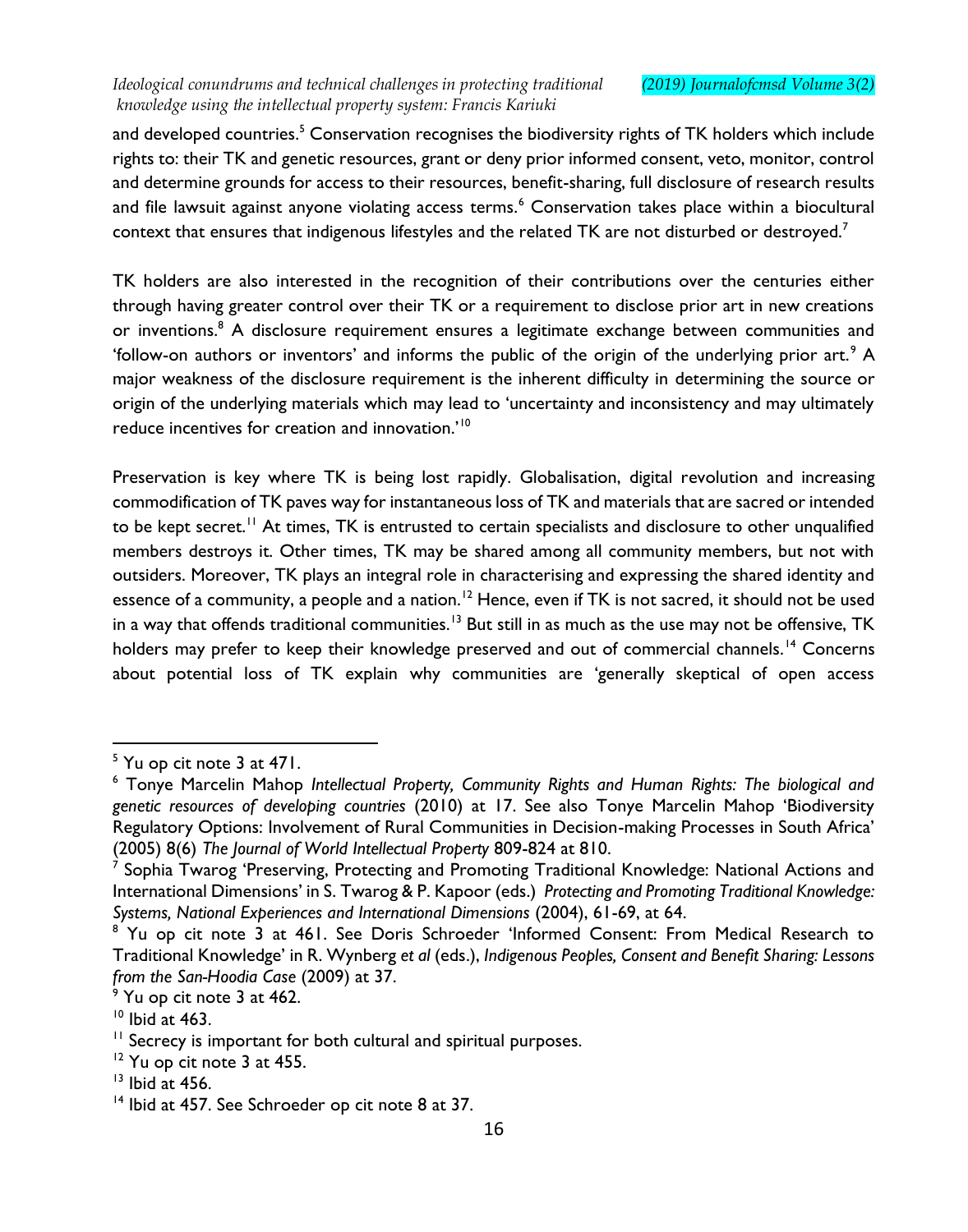arrangements, such as those relying on the development of a commons.<sup>'15</sup> Some of the tools that can be used to preserve TK include: the recognition of the rights of communities to their traditional lands and TK documentation, registries or databases.<sup>16</sup> There is consensus that because the need for preservation is probably immediate, abstract IP rights (IPRs) are probably not an efficient solution to the preservation problem.<sup>17</sup> The preservation approach faces certain practical limitations and is troubling in its emphasis on state control of genetic resources and TK.<sup>18</sup> Another problem arises in locking up culture through preservation of TK versus the society's interest in accessing the knowledge for health and nutrition.<sup>19</sup>

# **1.1.2 The legal theorem**

Protection of TK is largely advocated for through the IP framework. However, the term protection has been interpreted variedly, and consequently TK protection 'initiatives and measures vary considerably in their form and substance.<sup>'20</sup> For example, in the classic IP sense, protection generally seeks to grant exclusive rights to inventors and creators using different IP tools (patents, copyright, trademarks, et cetera) and/or preventing unauthorised dealings in protected IP.<sup>21</sup> According to other scholars, TK protection measures include: compensation; social recognition of certain rights (e.g. the right to be asked for consent; right to be acknowledged as creators or descendants or share benefits); safeguarding; and maintaining, preserving and controlling access to and uses of TK through unfair competition principles.<sup>22</sup> But as Andanda postulates, the protection of TK is 'distinguishable from the efforts that have been made to promote and safeguard TK.'<sup>23</sup> Safeguarding measures aim at preserving aspects of TK through photographs, sound recordings, films and manuscripts, itineraries, cultural mapping, video recordings, and the preservation of artefacts in libraries and museums.<sup>24</sup> It is however

<sup>&</sup>lt;sup>15</sup> Yu op cit note 3 at 458.

 $16$  Twarog op cit note 7 at 64.

<sup>&</sup>lt;sup>17</sup> Paul J. Heald 'The Rhetoric of Biopiracy' (2003) 11 *Cardozo Journal of International and Comparative Law* at 519-546 at 525.

 $18$  Such an approach is taken in the Convention on Biological Diversity.

<sup>&</sup>lt;sup>19</sup> Heald op cit note 17 at 529.

<sup>&</sup>lt;sup>20</sup> Manuel Ruiz Muller 'Legal protection of widely shared and dispersed traditional knowledge' in Daniel F. Robinson et al (eds.) *Protecting Traditional Knowledge: The WIPO Intergovernmental Committee on Intellectual Property and Genetic Resources, Traditional Knowledge and Folklore* (2017), 123-140 at 123.

<sup>&</sup>lt;sup>21</sup> Ibid at 123. See also Ken Chisa & Ruth Hoskins 'African customary law and the protection of indigenous cultural heritage: Challenges and issues in the digitization of indigenous knowledge in South Africa' (2016) 15 *African Journal of Indigenous Knowledge Systems* 1-15 at 3.

 $22$  Muller op cit note 20 at 123. See also Sue Farran 'Access to Knowledge and the Promotion of Innovation: Challenges for Pacific Island States' in Caroline Ncube & Elmien du Plessis (eds) *Indigenous Knowledge & Intellectual Property* (2016) at 22-23.

<sup>&</sup>lt;sup>23</sup> Pamela Andanda 'Striking a Balance between Intellectual Property Protection of Traditional Knowledge, Cultural Preservation and Access to Knowledge' (2012) 17 *Journal of Intellectual Property Rights* at 547-558 at 547.

<sup>&</sup>lt;sup>24</sup> Ibid at 547. See also Farran op cit note 22 at 22.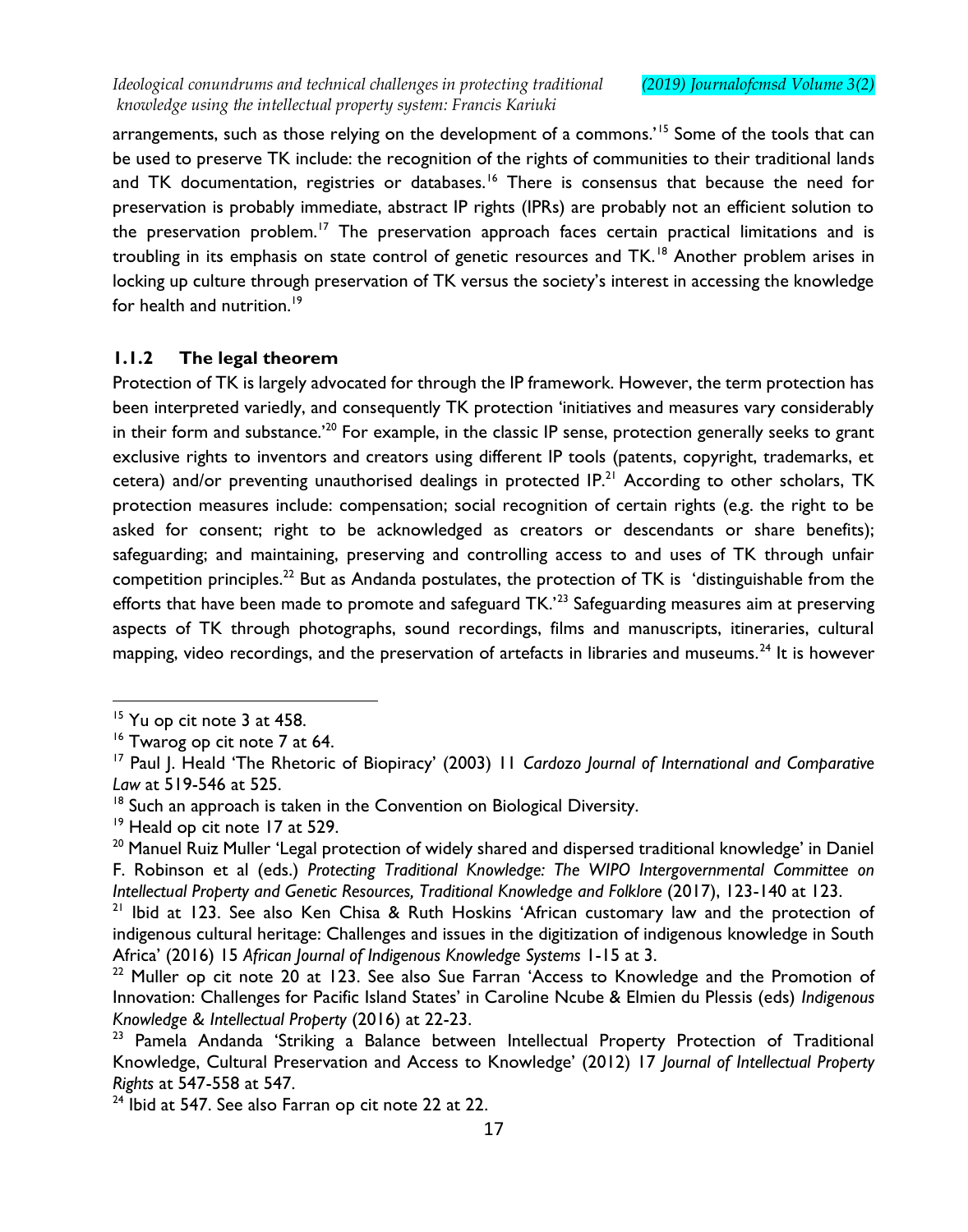noteworthy that 'protection' is not tantamount to 'safeguarding'. Whereas safeguarding may engender the identification, documentation, transmission, revitalization and promotion of TK to ensure its continued existence and viability, it also risks placing TK unintentionally in the public domain, hence the need for protection in the legal sense.<sup>25</sup>

While proponents of TK protection suggest that legal protection would, among other things, promote respect for TK; deter misappropriation of TK; empower TK holders; and protect tradition-based innovations, some query whether IP protection is in order.<sup>26</sup> Others contend that although IP protection is inadequate for full protection of TK<sup>27</sup> 'there is room in that system for flexible, local initiatives driven by indigenous peoples to remedy the situation.<sup>'28</sup> Others argue that there are common policy objectives underlying the protection of TK and IP<sup>29</sup> such as the right to exclude others, economic incentives and innovation. First, the right to exclude others is common to both TK and IP 'insofar as traditional knowledge holders seek to prevent others from making use of their intangible goods without consent.'<sup>30</sup> But unlike in IP, in the case of TK it may be difficult to identify the 'other (s)' to be excluded as the boundaries of TK holders are amorphous<sup>31</sup> as will be explained later. Be that as it may, it is argued that exclusive rights in TK could offer incentives to TK holders to innovate, maintain and preserve their knowledge and plant genetic resources.<sup>32</sup> But some disagree with this view arguing that if TK holders have developed and maintained TK for generations without the carrot of IPRs protection, then new rights are unnecessary to provide incentives to create.<sup>33</sup>

Second, some argue that legal protection results in increased dissemination of information which creates economic incentives.<sup>34</sup> For example, the requirement to fully describe inventions and avail them to patent offices results in the dissemination of valuable information. But dissemination may also

 $\overline{a}$  $^{25}$  Andanda op cit note 23 at 547.

<sup>&</sup>lt;sup>26</sup> Stephen R. Munzer & Kal Raustiala 'The Uneasy Case for Intellectual Property Rights in Traditional Knowledge' (2009) 27 *Cardozo Arts & Entertainment*, 37-97 at 39-40.

<sup>&</sup>lt;sup>27</sup> J. Janewa Osei Tutu 'Emerging Scholars Series: A Sui Generis Regime for Traditional Knowledge: The Cultural Divide in Intellectual Property Law' (2011) 15 *Marquette Intellectual Property Law Review* at 164. See also Enyinna Nwauche 'The sui generis and intellectual property protection of expressions of folklore in Africa' 2016 Phd thesis available at https://dspace.nwu.ac.za/bitstream/handle/10394/19787/Nwauche\_ES\_2016.pdf?sequence=1&isAllowe d=y accessed on 10 July 2019.

<sup>&</sup>lt;sup>28</sup> Roger Chennells 'Putting Intellectual Property Rights into Practice: Experiences from the San' in R. Wynberg *et al* (eds.) *Indigenous Peoples, Consent and Benefit Sharing: Lessons from the San-Hoodia Case* (2009) at 211.

 $29$  lanewa op cit note 27 at 181.

 $30$  Ibid.

 $31$  Ibid.

 $32$  Tonye I op cit note 6 at 14.

 $33$  Heald op cit note 17 at 525 argues that although external incentives may be necessary to preserve TK from loss, the solution may not be the grant of IPRs over TK.

 $34$  Ibid.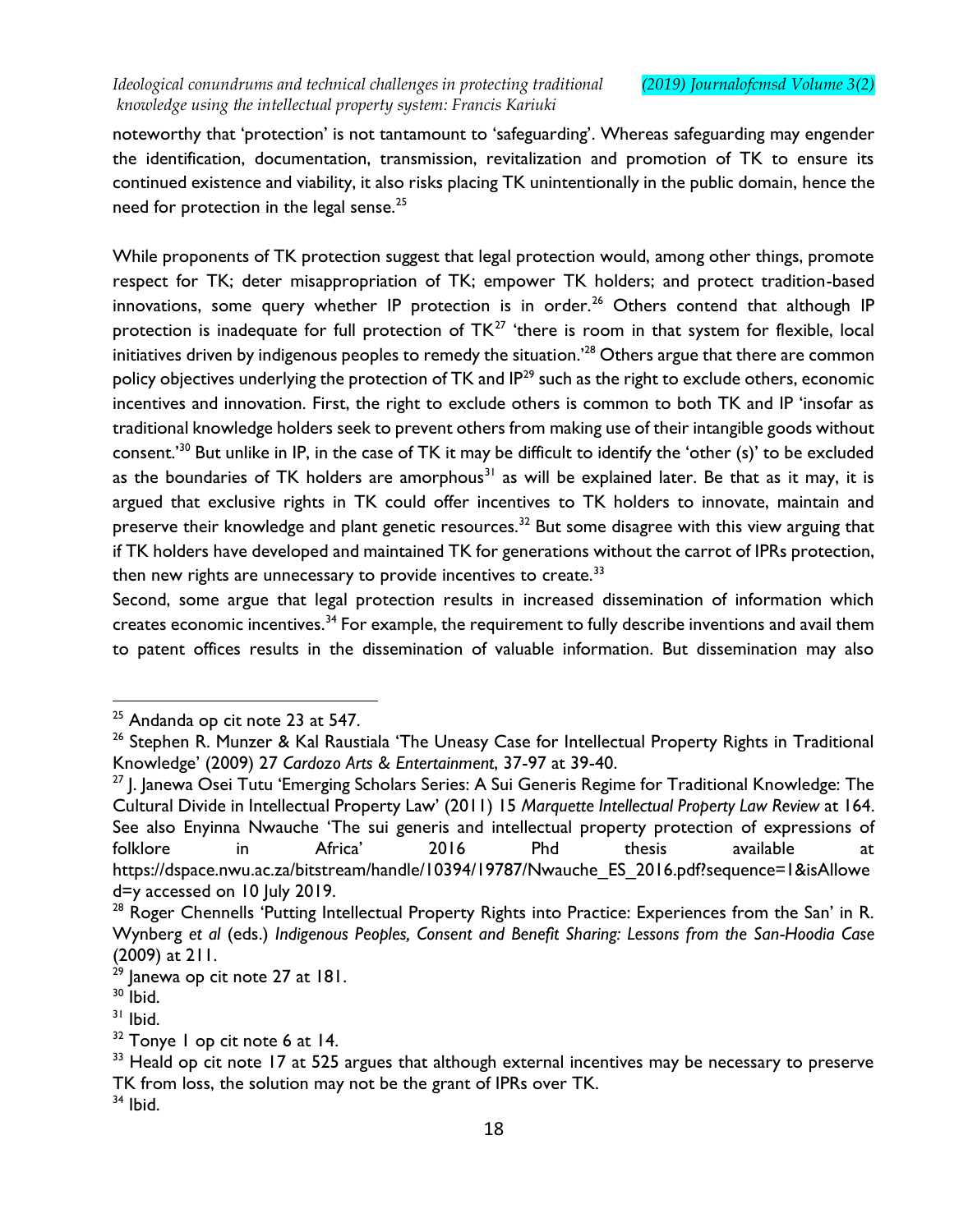facilitate access to TK by outsiders which may create tension with the interests of TK holders<sup>35</sup> who may be opposed to the commercialisation of aspects of their TK unless they exercise control over that access and use.<sup>36</sup> Likewise, scientists and archaeologists may place higher values on research and discoveries than cultural privacy and respect thus privileging the nontraditional worldview over the traditional one.<sup>37</sup> Additionally, whereas TK holders' believe that access by outsiders may occasion cultural, ecological and spiritual harm, scientists claim that research benefits all humanity.<sup>38</sup> It is the economic objective of TK protection that informs demands for equitable benefit sharing among TK holders.

Third, both IP and TK aim at innovation and development of new intangible goods. TK is innovative in so far as it is constantly evolving in response to a changing environment while IP seeks to incentivise innovators of new works even if they only build upon the prior works of others. However, although innovation is a shared objective, it is broader in the TK context than in IP due to the lower threshold for innovation  $39$ 

Fourth, protection aims at preventing unauthorised or inappropriate use (which includes unauthorised commercial use or IPR applications that are based on TK but without the prior informed consent of the TK holders and without benefit sharing) of TK by third parties.<sup>40</sup> Inappropriate use also includes stopping inaccurate use or transmission of TK.<sup>41</sup> However, some scholars argue that as indigenous people await reforms in the IPR system, they can prevent the misappropriation of their TK by using the existing IPR system.<sup>42</sup>

Fifth, there are equity-oriented goals of protection in that "if developed countries can protect their intangible goods, commercialise them and benefit economically, developing countries should be entitled to the same treatment for their intangible good."<sup>43</sup> Lastly, protection may promote respect for TK, TK holders and their development (including cultural)<sup>44</sup> since protection of TK cannot be dealt with satisfactorily in isolation from the more fundamental needs, interests and rights of the holders of TK.<sup>45</sup>

 $35$  Ibid. Deepa op cit note 2 at 378.

<sup>&</sup>lt;sup>36</sup> Tonye I op cit note 6 at 17.

<sup>&</sup>lt;sup>37</sup> Yu op cit note 3 at 475.

<sup>38</sup> Ibid at 476-77.

<sup>39</sup> Ibid.

 $40$  Twarog op cit note 7 at 64.

<sup>41</sup> Chennells op cit note 28 at 216.

 $42$  Ibid.

 $43$  Janewa op cit note 27 at 185.

<sup>44</sup> Ibid at 188.

<sup>&</sup>lt;sup>45</sup> Graham Dutfield 'Developing and Implementing National Systems for Protecting Traditional Knowledge: Experiences in Selected Developing Countries' in S. Twarog & P. Kapoor (eds.) *Protecting and Promoting Traditional Knowledge: Systems, National Experiences and International Dimensions* (2004) at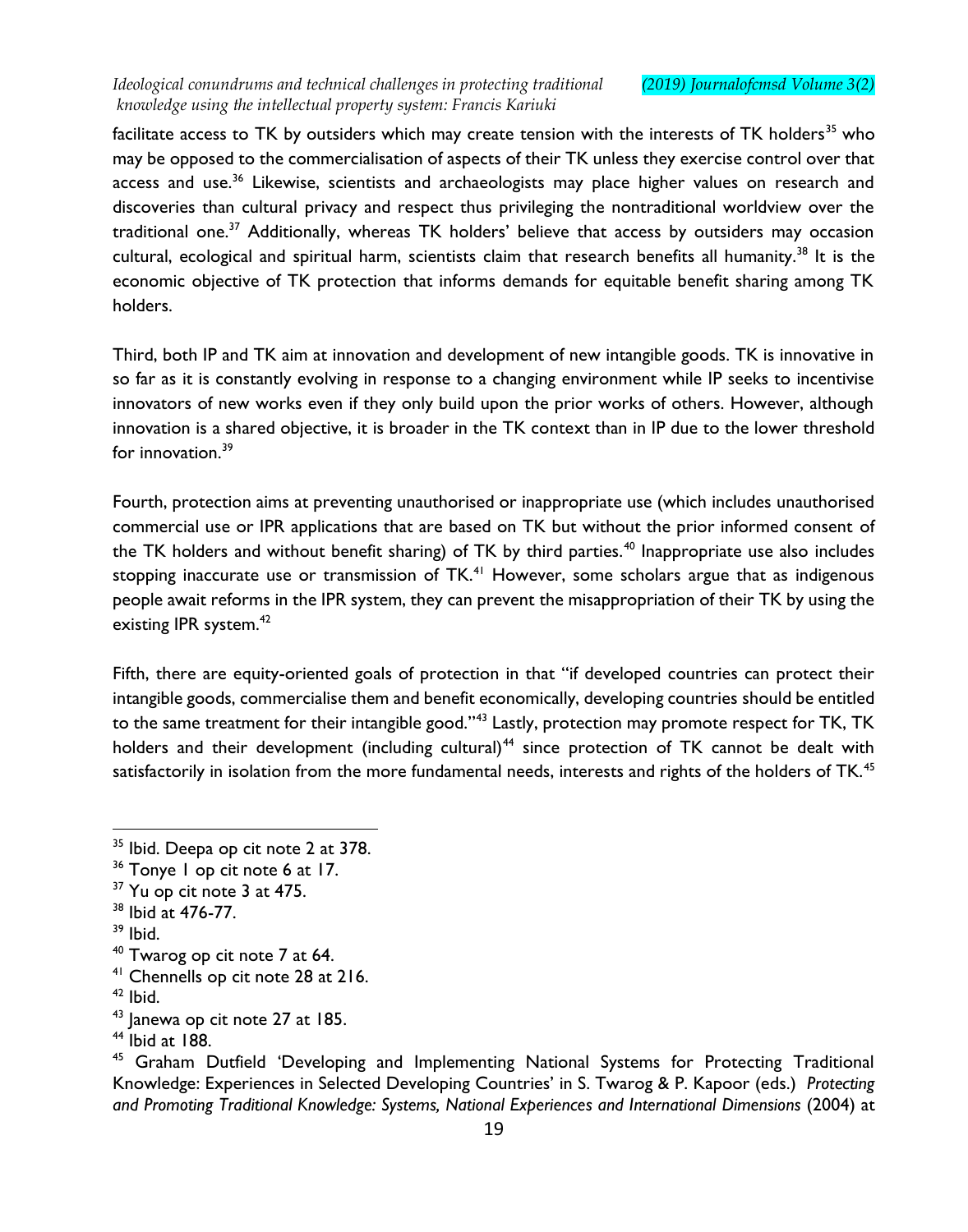Within the IP framework, there are two broad approaches to TK protection: *positive* (or offensive) and *defensive* protection. Positive protection 'entails the active assertion of IP rights in protected subject matter, with a view to excluding others from making specific forms of use of the protected material.'<sup>46</sup> It can give TK holders the 'right to take action or seek remedies against certain forms of misuse of their TK' and includes the use of existing IP systems, adaptations and *sui generis* aspects of existing IP regimes, and wholly *sui generis* frameworks<sup>47</sup> such as the recognition of customary laws.<sup>48</sup> Since it aims at propertising TK for market purposes,<sup>49</sup> it may be appropriate where TK holders want economic benefits from protection.

Defensive protection seeks to prevent others from 'asserting or acquiring IP rights over TK subject matter'.<sup>50</sup> Some opine that defensive protection can halt the misuse of TK, especially sacred TK that cannot be owned at all or at least by outsiders.<sup>51</sup> It allows TK information to be published so as to count as prior art and ensure its availability in a search for prior art.<sup>52</sup> Defensive protection does not replace formal recognition of positive rights in TK nor does it earn royalties like patents or copyrights. A good example of defensive protection is the use of TK databases that are available to patent and trademark examiners. Such databases prevent the grant of IP rights for TK that is in the public domain.<sup>53</sup> For both types of protection, there have been cases where TK holders have used conventional IP tools to protect their TK but since these tools 'were not developed with TK in mind, but rather modern industrial intellectual property, the fit is not always perfect.'<sup>54</sup> Moreover, enforceability of IPRs can be a huge problem for TK holders, most of whom have limited resources.<sup>55</sup> Stronger protection using IPRs would restrict communities' access to TK and their ability to exploit it.<sup>56</sup> Further, according to TK

<sup>146.</sup> See also John T Cross 'Property Rights and Traditional Knowledge' (2010) 13(4) *Potchefstroom Elec. L.J* at 32.

<sup>46</sup> WIPO 'Elements of a Sui Generis System for the Protection of Traditional Knowledge' WIPO/GRTKF/IC/4/8, 30 September 2002, para 13.

 $47$  Ibid.

 $^{48}$  Twarog op cit note 7 at 65. Although the use of customary laws may work well within communities, outside the communities they may have little effect, unless they are recognised in law.

<sup>&</sup>lt;sup>49</sup> Munzer & Raustiala op cit note 26 at 40.

<sup>&</sup>lt;sup>50</sup> See also WIPO op cit note 80; Marisella Ouma 'The Policy Context for a Commons-Based Approach to Traditional Knowledge in Kenya' in Jeremy de Beer, Chris Armstrong, Chidi Oguamanam & Tobias Schonwetter (eds.) *Innovation & Intellectual Property: Collaborative Dynamics in Africa* (2014) at 138; Munzer & Raustiala op cit note 26 at 50.

<sup>51</sup> Munzer & Raustiala op cit note 26 at 40, 50.

<sup>52</sup> Ibid, at 82.

<sup>&</sup>lt;sup>53</sup> Documentation may however undermine the unique spiritual and cultural value of TK which may even endanger the survival of a community.

<sup>&</sup>lt;sup>54</sup> Twarog op cit note 7 at 65.

<sup>55</sup> Ibid, at 65.

<sup>56</sup> Yu op cit note 3 at 480.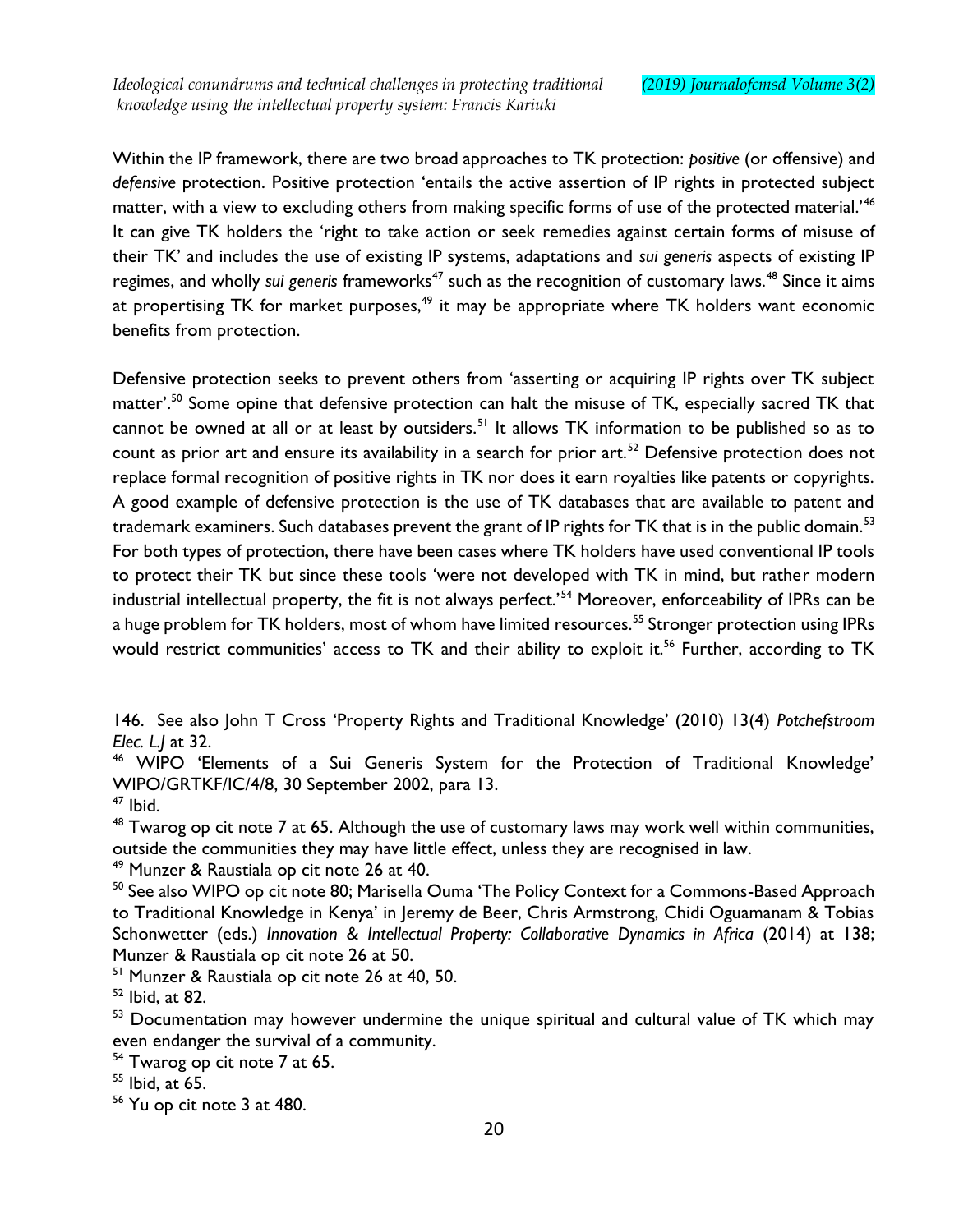advocates, the philosophy of conventional IP is too narrow or too hostile to their concerns and thus draw on the language of human rights, indigenous rights and biodiversity preservation to protect TK.<sup>57</sup> A human rights approach offers a broader framework for protecting TK<sup>58</sup> as it 'readjusts the inequality of the IP regime in failing to provide protection not geared towards commercial or trade advantages'<sup>59</sup> such as cultural or sacred value of TK and avoids the hierarchical difference between knowledge (that is protectable under IPR and TK which is assumed to be in the public domain and freely available to all).<sup>60</sup> It is apparent that efforts aimed at extensive protection of TK, require a substantial deviation from standard philosophies of property and substantial changes to existing IP law.<sup>61</sup>

# **1.1.3 The utilitarian theorem**

In this study, the utilitarian theorem covers objectives that aim at the promotion of TK in order to harness it for trade and development. Objectives that result in the promotion of TK can be classed into three. First, there is the objective of promoting the use and further development of TK systems and TK-based innovations. Because TK is highly valuable to the survival of TK holders, there is need for measures aimed at strengthening and developing TK and TK systems. $62$ 

The second objective aims at promoting appropriate and sustainable commercialisation of TK. Nevertheless, the commercialisation of TK is controversial for several reasons. It is commonplace that much of TK is not appropriate for commercialisation (particularly TK that is sacred or secret). Moreover, most TK holders' are not 'as interested in commercialising the TK themselves as in preventing the inappropriate commercial use of it by others.'<sup>63</sup> In addition, commercialisation of TK often refers to the commercialisation of a product developed using TK as the 'know-how.'<sup>64</sup> Further, TK holders' ignorance of the market value of TK makes it difficult to establish a reliable market with those who wish to exploit TK.<sup>65</sup> Yu reminds us that it is important to let communities determine which knowledge is appropriate for outsiders based on customary laws, and allowing commercialisation only where it will not infringe on cultural privacy or religious dictates.<sup>66</sup>

 $^{57}$  Munzer & Raustiala op cit note 26 at 43. Deepa op cit note 2 at 374.

<sup>58</sup> Philipe Cullet 'Human Rights, Knowledge and Intellectual Property Protection' (2006) 11 *Journal of Intellectual Property* at 12; Peter K. Yu 'Reconceptualizing Intellectual Property Interests in a Human Rights Framework' (2007) 40 *University of California, Davis*, at 1039-1149 at 1148-1149. See Madhavi Sunder 'The Invention of Traditional Knowledge' (2007) 70 *Law and Contemporary Problems*, 97-124 at 124.

<sup>59</sup> Cullet op cit note 58 at 12.

 $60$  Ibid at 12.

 $<sup>61</sup>$  Ibid at 12.</sup>

<sup>62</sup> Tonye 1 op cit note 6 at 13.

<sup>&</sup>lt;sup>63</sup> Twarog op cit note 7 at 66.

 $<sup>64</sup>$  Ibid at 67.</sup>

<sup>&</sup>lt;sup>65</sup> Heald op cit note 17 at 537.

<sup>66</sup> Yu op cit note 3 at 459.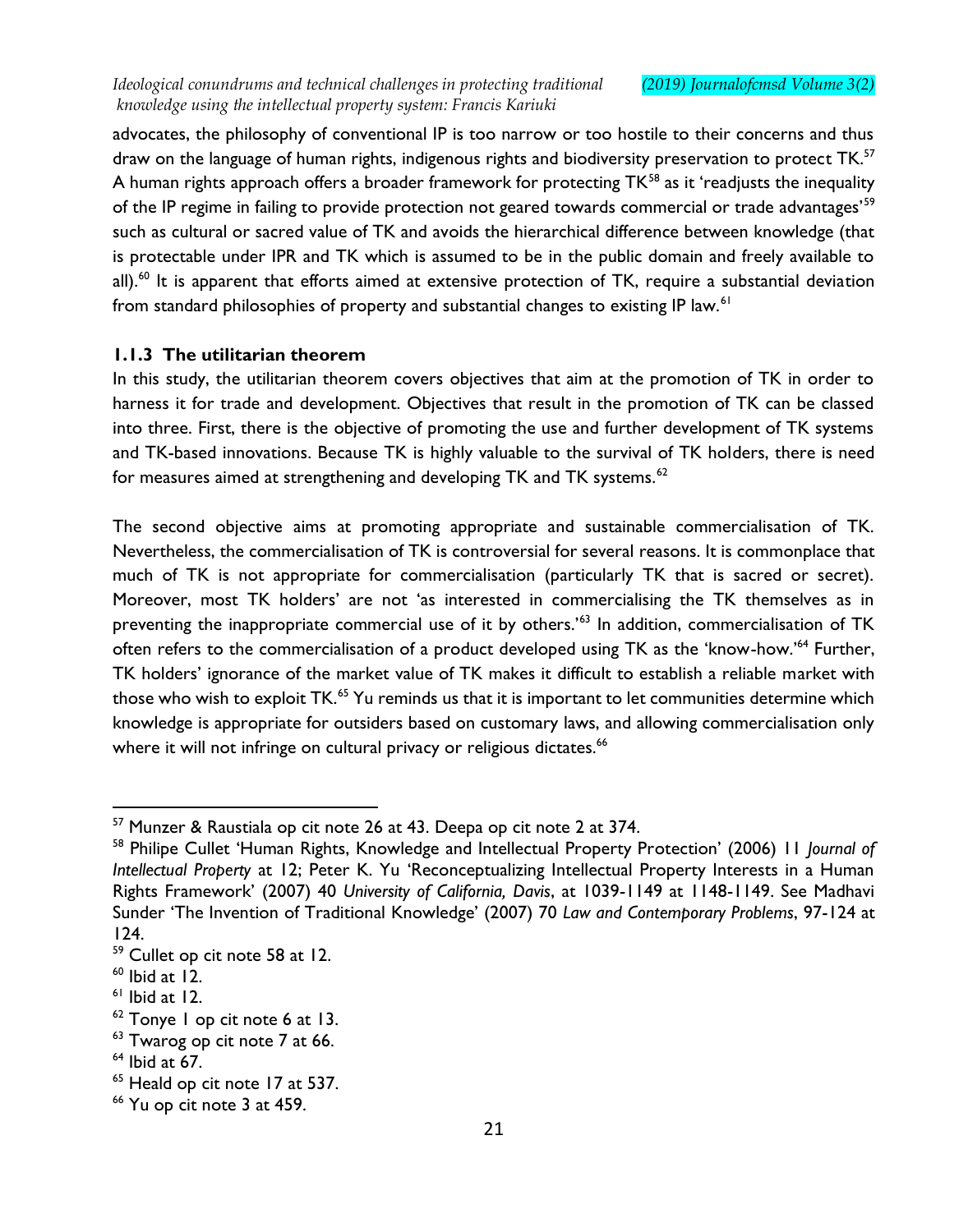A third objective relates to TK holders' interest in sharing the benefits arising from the use of their TK. Sharing benefits enables communities to continue with their traditional lifestyle which preserves TK. Nonetheless, problems remain. First, benefit-sharing arrangements imply a commitment to the money economy and that TK can be freely commodified, which is untrue with respect to sacred TK.<sup>67</sup> Second, there is no enough altruism and community spirit to ensure that the benefits reach those who contributed to advancement of TK and resulting products.<sup>68</sup> Third, there is a representation difficulty. For instance, in negotiations with bioprospectors, ascertaining the legitimate representatives of a community can be extremely onerous. Who decides when communities have shared TK?<sup>69</sup> Can one community decide over the other? If so, would the other community be able to claim prior users' rights?'<sup>70</sup> Can the state speak for communities, or must they speak for themselves?<sup>71</sup> It is suggested that where TK-holders cannot be identified or the TK is more or less in the public domain, fees could be paid by an interested party into a community development fund.<sup>72</sup> It is also urged that an understanding of concurrent ownership, joint authorship, and derivative works may shed some light on how to resolve the dispute although difficulties remain 'if the original community has yet to be identified, no longer exists, or chooses to stay out of the dispute, for whatever reasons.<sup>73</sup>

TK holders also demand compensation for economic, social, cultural, psychological and spiritual injuries occasioned by the unauthorised use of TK.<sup>74</sup> Even so, Yu identifies several reasons why compensation can be problematic.<sup>75</sup> First, compensation may not cover all the injuries fully. Second, sometimes it may be difficult to identify the beneficiaries especially where the TK is shared. Third, detecting the uses of TK and genetic resources can be difficult, time consuming and technology intensive. Fourth, researchers may find that a bioactive ingredient has a different use from the one suggested by the original collectors. Fifth, some may consider monetary compensation inadequate. For example, it is hard to quantify cultural erosion in monetary terms.

The unfathomable variances between the rationale for TK and IP protection generates epistemological, ideological, methodological and technical problems in protecting TK.

<sup>&</sup>lt;sup>67</sup> See Schroeder op cit note 8 at 37.

<sup>68</sup> Doris Schroeder 'Justice and Benefit Sharing' in R. Wynberg *et al* (eds.), *Indigenous Peoples, Consent and Benefit Sharing: Lessons from the San-Hoodia Case* (2009) at 24.

 $69$  lbid at 18, Schroeder explains that among some communities decision-making is very complex. For example, among the San, decisions are taken by consensus, which is reached when significant opposition no longer exists.

 $70$  Yu op cit note 3 at 488.

 $71$  Ibid at 469.

 $72$  Twarog op cit note 7 at 68.

 $73$  Yu op cit note 3 at 490.

 $74$  Ibid at 463.

 $75$  Ibid at 463-465.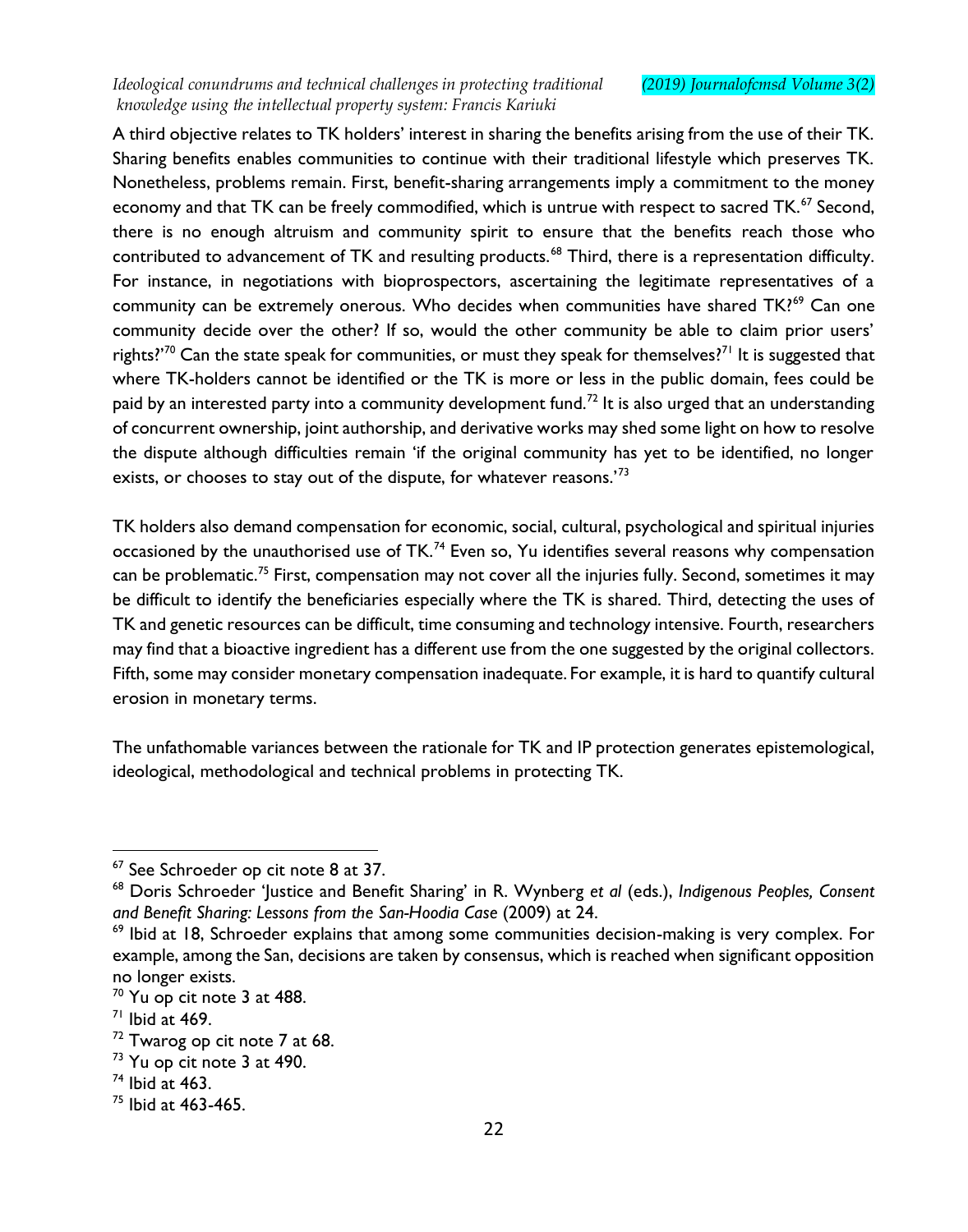# **1.2 Assessing the conundrums attending the protection of TK using the IP system**

# **1.2.1 A methodological, epistemological and conceptual problem**

Protecting TK generates an epistemic, conceptual and methodological problematique. This polemical portends a cultural-hierarchical divergence between western and non-western empiricism that creates difficulties in TK protection. While Western empiricism is unabashedly heralded as 'scientific' and universal in character, non-western empiricism has largely been rubbished as 'folk-lore', 'culturespecific', unsystematic and as belonging to the 'realm of the natural, the mystical and the irrational'.<sup>76</sup> TK especially in Africa, operates on two entwined levels-empirical and cognitive level.<sup>77</sup> The empirical level is unpacked further into, natural,<sup>78</sup> technological and architectural<sup>79</sup> and socio-cultural spheres<sup>80</sup> while the cognitive level delineates a structure in which theories and perceptions of both nature and culture are conceptualised. Therefore, the relationship between TK, its holders, and the technologies and devices used for its application are bound to an indigenous cosmology that is about 'the coevolution of spiritual, natural and human worlds.<sup>'81</sup> Because the epistemology of TK also rests on the metaphysical perceptions without necessarily having proven that empirically, critics claim that it is an incomplete knowledge or at worst a questionable understanding or conception of knowledge.<sup>82</sup> Such claims may make TK epistemes to be denied legitimacy, scholarly recognition and legal protection.

In Africa, the subordination and delegitimisation of TK and epistemic frameworks is said to be part of the colonial-cultural assault mounted on Africans through western legal and institutional frameworks.<sup>83</sup> These frameworks occasioned consistent inferiorisation of African TK as being unworthy of legal protection and concerted efforts to erase existing systems of knowledge and their replacement with

<sup>&</sup>lt;sup>76</sup> Ikechi Mgbeoji 'Bio-Cultural Knowledge and the Challenges of Intellectual Property Rights Regimes for African Development' in Chukwuemeka G. Nnona (ed.) *Law, Security and Development: Commemorative Essays of the University of Nigeria Law Faculty* (2013) at 483. See Andre Lalonde 'African Indigenous Knowledge and its Relevance to Sustainable Development' in Julian T Inglis (eds.) Traditional Knowledge: Concepts and Cases (1993) at 57.

 $77$  Anwar Osman 'Indigenous Knowledge in Africa: Challenges and Opportunities' available at http://www.ufs.ac.za/docs/librariesprovider20/centre-for-africa-studies-documents/all-

documents/osman-lecture-1788-eng.pdf?sfvrsn=0 accessed on 29 May 2016.

 $78$  The natural sphere includes ecology, biodiversity, soil, agriculture, medicinal and pharmaceutical.

 $79$  The technological and architectural sphere consists of all the crafts such as metallurgy, textiles, basketry, food processing, building, etc.

<sup>80</sup> The socio-cultural sphere consists of aspects of life e.g. social welfare, governance, conflict resolution, music, art, etc.

<sup>&</sup>lt;sup>81</sup> Osman op cit note 77. See also Lalonde op cit note 76 at 56.

<sup>82</sup> Osman op cit note 77.

<sup>83</sup> Ikechi op cit note 76 at 455; Lalonde op cit note 76 at 57; and Charles Takoyoh Eyong 'Indigenous Knowledge and Sustainable Development in Africa: Case Study on Central Africa' in E.K. Boon & L. Hens (eds.) *Indigenous Knowledge Systems and Sustainable Development: Relevance for Africa* (2007), 121- 139, at 131.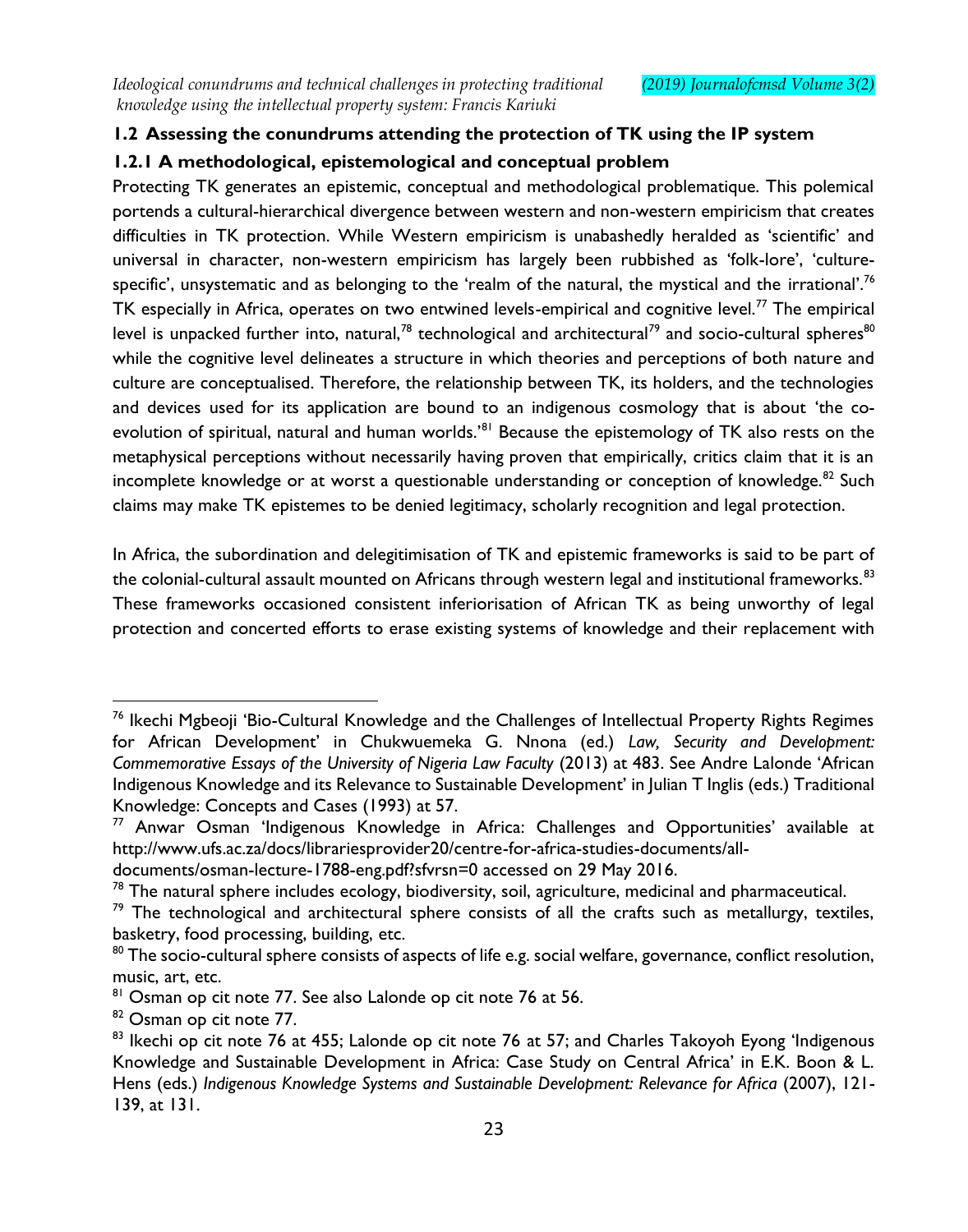Western-driven belief and knowledge systems.<sup>84</sup> Although this inferiorisation may have been necessary in view of the power embedded in knowledge systems and traditional epistemes, some dispute for instance, that the British colonial rule was responsible for undermining the ability of the different East African Protectorate communities to organise their means of survival.<sup>85</sup>

The interface between TK and IPRs presents an interesting dichotomy of cross-cultural relationship between a western-liberal ideology and an indigenous worldview.<sup>86</sup> Oftentimes, difficulties play out at the ideological interface seeing that the objectives of TK are diametrically opposed to western intellectual foundations of IPRs. Moreover, the interface may raise issues that straddle both legal and non-legal aspects especially because from an indigenous worldview, problems are not always legal or commercial in nature but can also assume cultural, historical, spiritual, ecological and moral dimensions.<sup>87</sup> There is thus an existing gap in the protection of TK within prevailing frameworks.

A traditional framework views TK as a worldview and looks beyond its instrumental value 'to the value systems within which it is situated, and to listen to that wisdom with our minds as well as our hearts.'<sup>88</sup> Scholars agree that there is need for approaching the IP system 'from below' by modifying it to ensure it takes into account the divergent views, histories and philosophies of developing countries and indigenous peoples.<sup>89</sup>

Others have suggested an intercultural approach to this problem which allows for the interaction of cultures when crafting theoretical postures from which to survey phenomena. An intercultural examination of phenomena seems to reside in the examination of power relationships between people.<sup>90</sup> Perceived power and status makes the relationship between TK and IPRs difficult because 'power relationships dictate so much of what is right, correct, logical and reasonable…The limits are drawn by those who wield the economic, political, and cultural power.<sup>'91</sup> As such in the intercultural encounters, TK holders must be allowed to define for themselves their own power and status vis-à-vis another.

 $84$  Ikechi op cit note 76 at 469. See also Osman op cit note 77.

<sup>85</sup> James T. Gathii 'Imperialism, Colonialism, and International Law' (2006-2007) 54 (4) *Buffalo Law Review* 1013-1066, at 1027.

<sup>&</sup>lt;sup>86</sup> Ken Chisa & Ruth Hoskins 'Decolonising Indigenous Intellectual and Cultural Rights in Heritage Institutions: A Survey of Policy and Protocol in South Africa' (2015) 33(3) *South African Journal of Information Studies* at 56.

 $87$  Ibid at 2.

<sup>88</sup> Nancy Doubleday 'Finding Common Ground: Natural and Collective Wisdom' in Julian T Inglis (eds.) Traditional Knowledge: Concepts and Cases (1993) at 52.

<sup>89</sup> Janewa op cit note 27 at 203. See also Munzer & Raustiala op cit note 26 at 51.

<sup>&</sup>lt;sup>90</sup> Molefi Kete Asante 'The Ideological Significance of Afrocentricity in Intercultural Communication' (1983)14 *Journal of Black Studies* 3-19 at 4.

 $91$  Ibid at 5.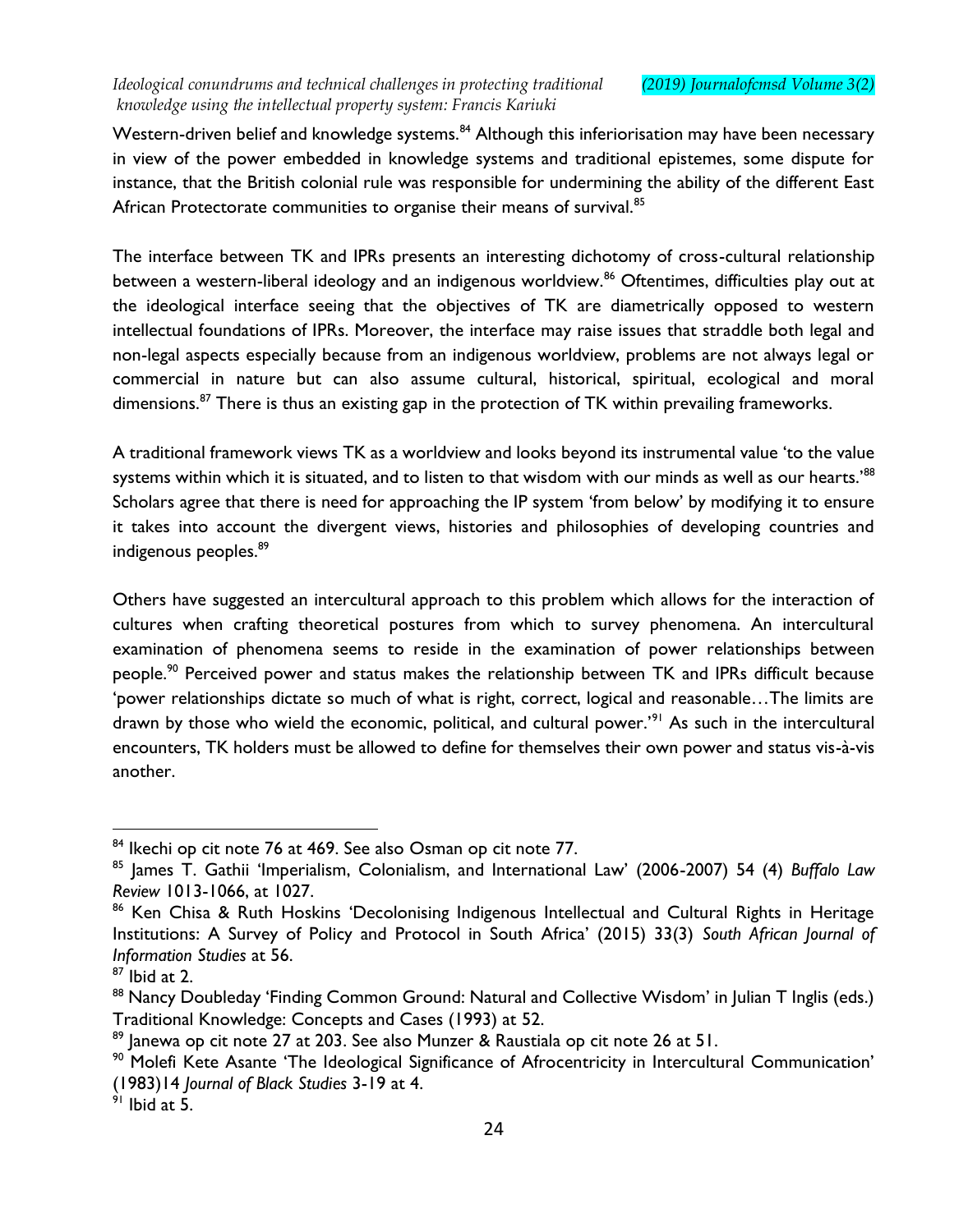# **1.2.2 Ideological and political conundrums in TK protection**

The IP-TK interface in Africa raises colonial and post-colonial (neo-colonial) reverberations whose articulation creates some conundrums in the protection of TK. Some of the conundrums can be traced to the development of international law (including IP and human rights law) which consisted of a set of rules that largely had a geographical bias (European law), a religious-ethical aspiration (it was a Christian law), an economic motivation (it was a mercantilist law) and political aims (it was an imperialist law).<sup>92</sup>

First, IP law is largely western/European because developing countries were not participants and signatories to the early international IP treaties yet the treaty provisions were often extended to them through colonialism.<sup>93</sup> Because the cultural values of TK holders were not taken into account, IP instruments are ill-fitted to protect TK.<sup>94</sup> Equally, in the development of human rights frameworks, the communitarian ethos of indigenous communities were ignored yet they are the main claimants of IP protection today.<sup>95</sup> For example, an individualistic focus is evident in the Universal Declaration of Human Rights (UDHR) and the International Covenant on Economic Social and Cultural Rights (ICESCR) both of which 'safeguard the right to the protection of moral and material interests in intellectual creations.<sup>'96</sup> Likewise, under the Kenyan Constitution, 'property' is defined as including IP<sup>97</sup> and IPRs are protected in the Constitution 2010 within the 'right to property'.<sup>98</sup> Chennells explains that framing and protecting IP rights within a human rights framework (as the Kenyan constitution does) has dire consequences for TK and TK holders, as it can be used to accord strong IP protection and in creating new rights.<sup>99</sup> Similarly, it may end up removing communally held TK from its paradigm and importing it into another worldview occasioning harm to it and its holders.<sup>100</sup> This incompatibility

 $^{92}$  Ikechi op cit note 76 at 473.

 $93$  Ibid at 453-493; Ruth L. Gana 'The Myth of Development, The Progress of Rights: Human Rights to Intellectual Property and Development' (1996) 18 *Law & Policy* 315, 329; Olufunmilayo B. Arewa 'TRIPS and Traditional Knowledge: Local Communities, Local Knowledge, and Global Intellectual Property Frameworks' (2006) 10 *Marquette International Property Law Review*, 160-163.

 $94$  Janewa op cit note 27 at 159, 201; Sunder op cit note 58 at 100 and Twarog op cit note 7 at 65.

<sup>&</sup>lt;sup>95</sup> Cullet op cit note 58 at 10. See K. Yu (2007) op cit note 58 at 1073. See also Jacob Cornides 'Human Rights and Intellectual Property: Conflict or Convergence' (2004) 7 *Journal of World Intellectual Property*, at 135, 137. Article 27(2) of UDHR and Article 15(1)(c) of ICESCR recognise the right 'to benefit from the protection of the moral and material interests resulting from any scientific, literary or artistic production of which *he* [or *she] is the author*.'

 $96$  Yu op cit note 3 at 436.

<sup>&</sup>lt;sup>97</sup> Article 260.

<sup>98</sup> Article 40(5).

<sup>&</sup>lt;sup>99</sup> Chennells op cit note 28 at 212.

<sup>&</sup>lt;sup>100</sup> Ibid at 51. See Aled Dilwyn Fisher & Maria Lundberg 'Human rights' legitimacy in the face of the global ecological crisis – indigenous peoples, ecological rights claims and the Inter-American human rights system' (2015) 6(2) *Journal of Human Rights and the Environment* at 177, they argue that using a human rights framework 'as the key to all indigenous claims is unsatisfactory because such an approach does not provide comprehensive enough protection of indigenous rights.'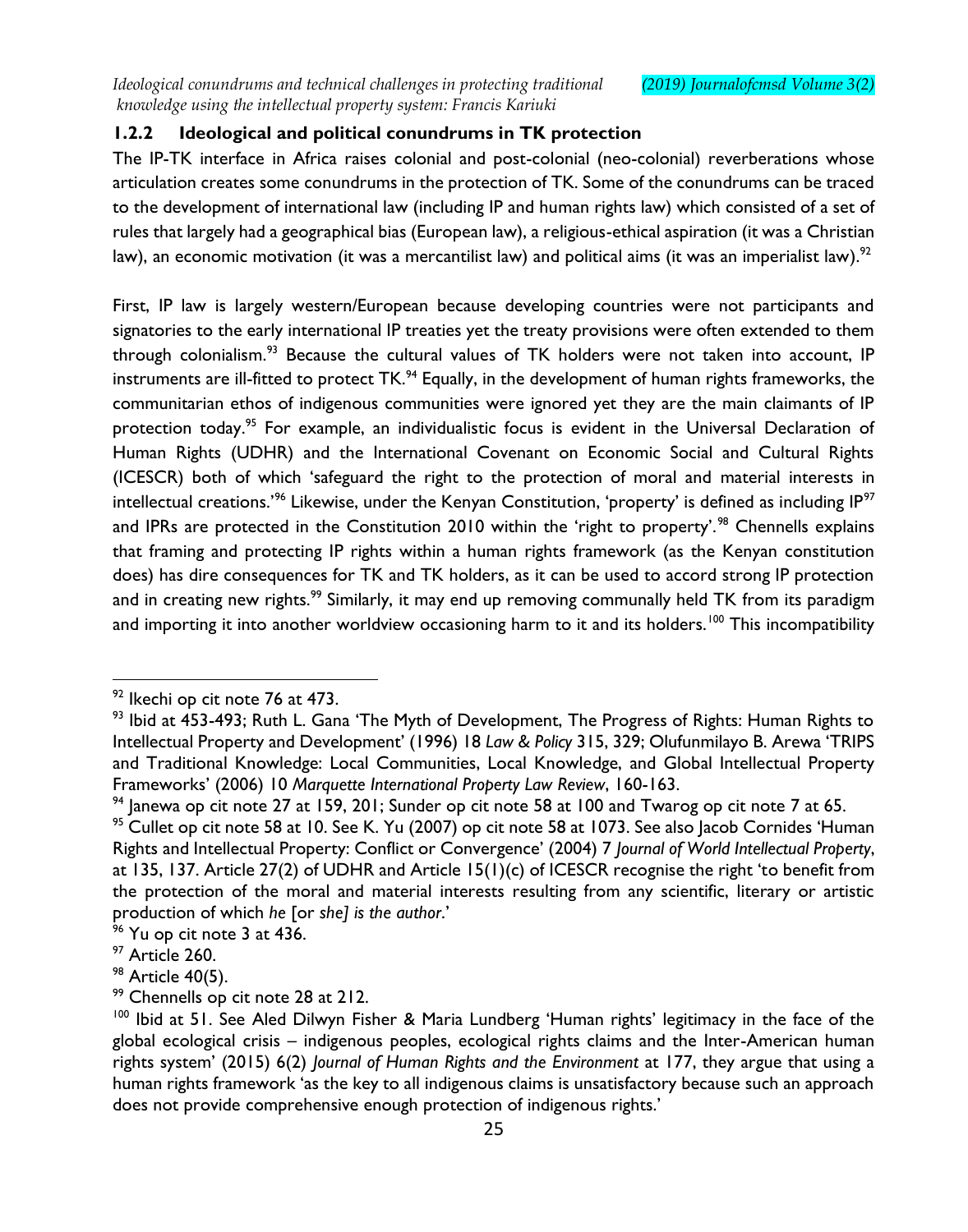yields ineffectual solutions in the protection of TK<sup>101</sup> and necessitates a search for alternative frameworks.

Second, international law (and IP in particular) had a religious-ethical aspiration as Africans were viewed as uncivilised savages in immediate need of civilisation and enlightenment. In the colonial encounter of the 'Gods', traditional medicine and the herbalist/healer were the target of colonial vilification as witchcraft or sorcery.<sup>102</sup> This is also evident in statutes that create the offence of witchcraft and criminalise activities that are carried out by traditional herbalists.<sup>103</sup> This explains the trend where the IP regime seems to aim at accessing TK and the 'active' ingredients of medicinal plants without reference to the cultural and belief systems amongst TK holders.<sup>104</sup> However, in South Africa there are reports showing that traditional healers are commonly using 'over-the-counter' pharmaceuticals and patented drugs in their practice<sup>105</sup>casting doubt on the efficacy of their traditional remedies.

Third, IP law has an economic motivation as it is built on principles meant to curtail monopolies, but these monopolies use IP in order to extend their monopolistic tendencies in their relation with TK and TK holders.<sup>106</sup> As explained earlier, the commercialisation of TK and biological resources using the IP regime without respect for TK's wider cultural and holistic context portends great challenges for TK holders.<sup>107</sup> But again as stated previously, TK subject matter has commercial value and TK holders are not entirely opposed to commercialisation of aspects of their TK.

Fourth, IP laws had political aims achieved through repressive colonial political and ideological apparatuses. Colonial powers used law and brutal force to displace, dislocate and subjugate the African people in order to acquire full control over their lands and resources.<sup>108</sup> Such laws and policies

<sup>&</sup>lt;sup>101</sup> Chisa & Hoskins op cit note 86.

<sup>&</sup>lt;sup>102</sup> See Pamela Andanda & Hajjat Khademi 'Protecting Traditional Medical Knowledge through the Intellectual Property Regime Based on the Experiences of Iran and South Africa' in Caroline B Ncube & Elmien Du Plessis *Indigenous Knowledge and Intellectual Property: Contemporary Legal and Applied Research Series* (2016) at 58, where they note that in South Africa 'the concept of African Science' or secret knowledge is used to describe harmful activities of witches and the healing activities of traditional healers. See also Ikechi op cit note 76 at 478.

<sup>&</sup>lt;sup>103</sup> See for instance the Witchcraft Act, Cap. 67 of the laws of Kenya which is a 1925 law.

<sup>&</sup>lt;sup>104</sup> Ikechi op cit note 76 at 478. See also Reyes-Garcia 'The relevance of traditional knowledge systems for ethnopharmacological research: theoretical and methodological contributions' (2010) 6(32) *Journal of Ethnobiology and Ethnomedicine* 1-12 at 4, who explains that although identifying active compounds in a plant is useful in the pharmacological industry, 'it requires the accompanying practices and beliefs that provide the medicinal 'meaning' to the plant.'

<sup>&</sup>lt;sup>105</sup> Andanda & Khademi op cit note 102 at 58.

<sup>&</sup>lt;sup>106</sup> Ikechi op cit note 76 at 478.

 $107$  Ibid at 464.

<sup>&</sup>lt;sup>108</sup> Ibid at 455. See also HWO Okoth Ogendo 'The tragic African commons: A century of expropriation, suppression and subversion' (2003) *University of Nairobi Law Journal* 107-117 at 110-112.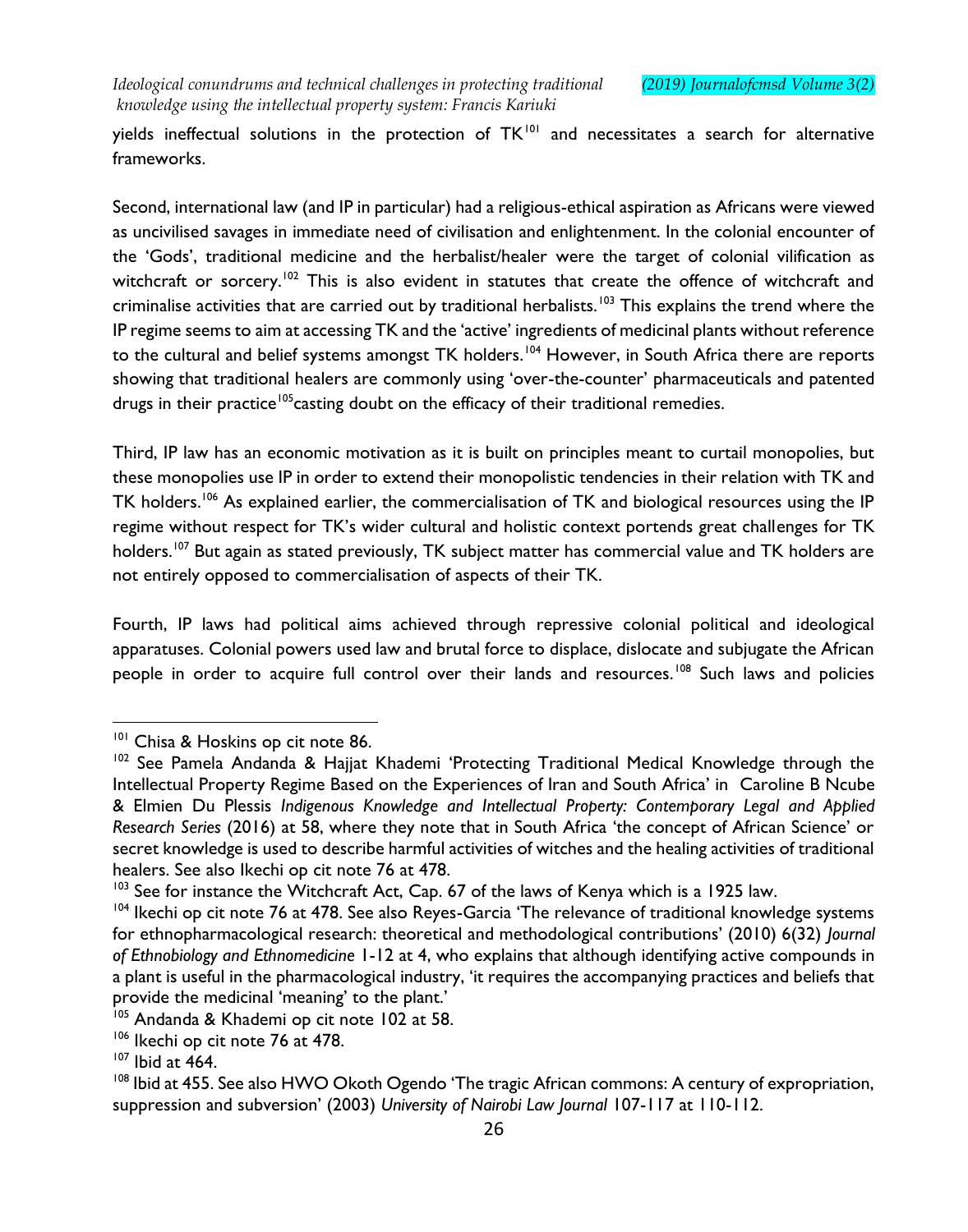contributed to the estrangement of Africans, delegitimisation of TK epistemes and occasioned the loss of knowledge systems making the restoration of TK a daunting challenge today.<sup>109</sup> It is reported, for instance, that the apartheid political context in South Africa 'forced the San people to hide their identity, especially with the enactment of the Coloured Registration Act of 1955 that officially erased the San communities as an identifiable ethnic group.'<sup>110</sup> Consequently, in the negotiations over the Hoodia and the associated knowledge, the South African Council for Scientific and Industrial Research (CSIR) is reported to have said to its international partners that 'the San people had all died.'<sup>111</sup> Such narratives explain why TK holders' challenge of IPR systems is linked to a political struggle, 'not merely to change the existing intellectual property regime, but to pursue the self-determination and even sovereignty of indigenous peoples.<sup>'112</sup> Withal, critics opine that TK and related systems are eroding due to the 'acculturation of indigenous people, their assimilation into the dominant society, and the failure of elders to transmit traditional knowledge to younger generations.<sup>'113</sup>

The project of western domination that privileges Western episteme while sabotaging TK regimes and epistemes persists in contemporary forms through post-colonial articulations in the IP, economic and political domains.<sup>114</sup> For example, economic globalisation contributes to the dispossession of local communities' knowledge systems, resources and products while cultural globalisation continues to add to the erosion and erasure of TK systems by dismissing it as undocumented and 'unscientific' knowledge.<sup>115</sup> Nevertheless, developments at the international level in IP<sup>116</sup> and the recognition of

<sup>&</sup>lt;sup>109</sup> Ogendo op cit note 108 at 111; Ikechi op cit note 76 at 454; and Djims Milius 'Justifying Intellectual Property in Traditional Knowledge' (2009) 2 *IPQ* 185-216 at 199, who comments on the legacy of indigenous groups' oppression and how they were not permitted to speak their languages and punished corporally for taking part in practices or ceremonies considered primitive by the slave masters yet oral tradition is the mechanism through which TK is passed on from one generation to the next.

<sup>&</sup>lt;sup>110</sup> Tonye 2 op cit note 6 at 815.

 $111$  Ibid at 816.

 $112$  Chennells op cit note 28 at 216. See also Janewa op cit note 27 at 155 who argues that extending the existing IPR system to TK 'does not rectify the inequities caused by the excesses of the current system'.

<sup>113</sup> Erin Sherry & Heather Myers 'Traditional Environmental Knowledge in Practice' (2002) 15 (4) *Society & Natural Resources*, 345-358, at 349.

<sup>&</sup>lt;sup>114</sup> Ikechi op cit note 76 at 456; Osman op cit note 77; and Saskia Widenhorn 'Towards Epistemic Justice with Indigenous Peoples' Knowledge? Exploring the potentials of the convention on biological diversity and the philosophy of *Buen Vivir*' (2014) 56(3) *Development* 378-386 at 380.

<sup>&</sup>lt;sup>115</sup> See Osman op cit note 77.

<sup>&</sup>lt;sup>116</sup> See for example the work of the Intergovernmental Committee on Intellectual Property, Genetic Resources, Traditional Knowledge and Folklore (IGC) established by WIPO, which provides a forum for international policy debate and development of legal mechanisms and practical tools concerning the protection of TK and TCEs.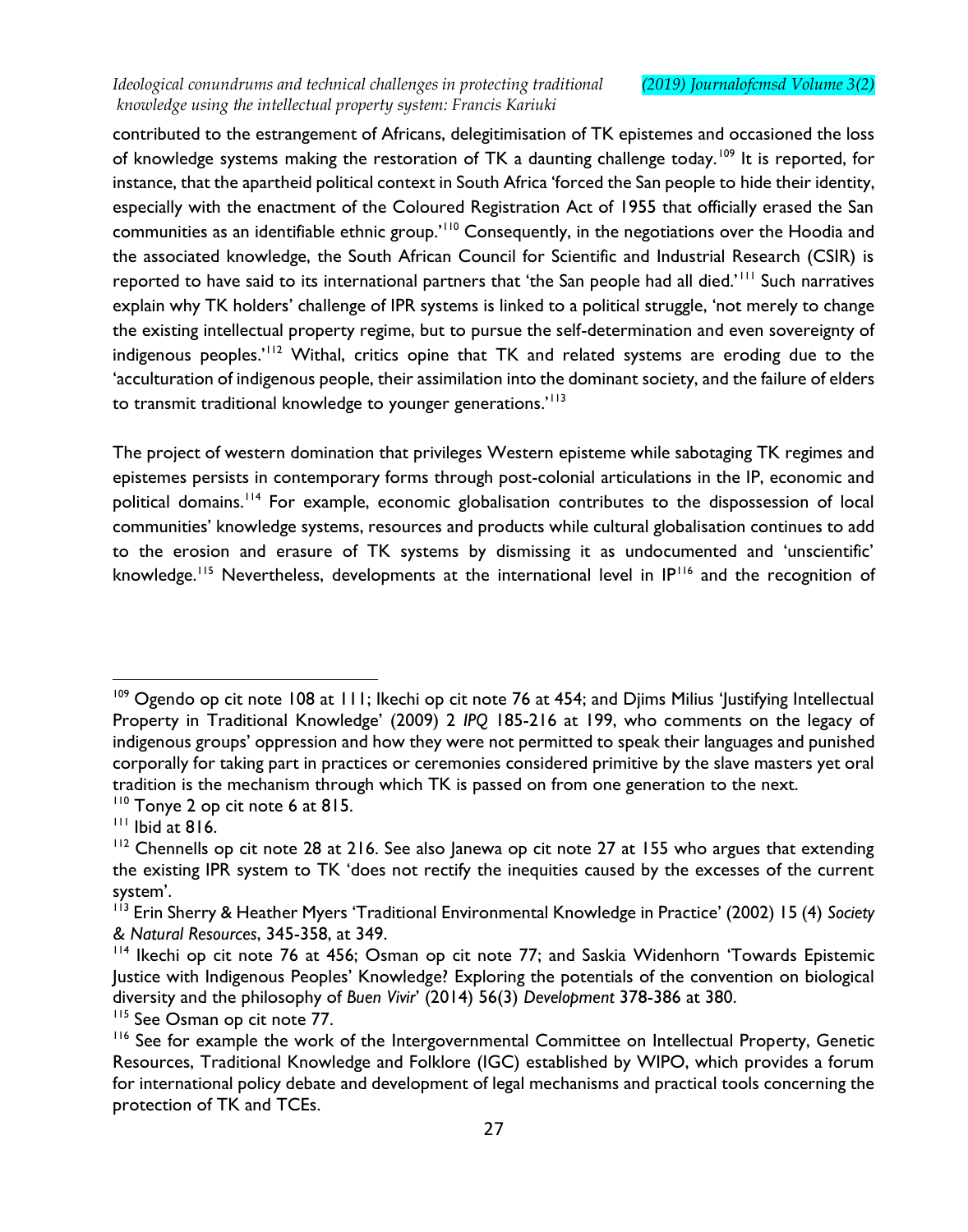indigenous people's rights suggest that there is a gradual move towards privileging traditional epistemes, beliefs and practices.<sup>117</sup>

# **1.2.3 Technical and pragmatic problems**

Because of the nature and divergent aims of TK and IP protection, there are technical and practical challenges of protecting TK within the IP regimes.<sup>118</sup> First, due to the narrow focus of the IP regime on material interests, it fails to offer robust protection to TK which is holistic while 'ensuring cultural preservation and access to knowledge.'<sup>119</sup> For example, whereas products based on TK and genetic resources are protected by IP law, the underlying TK and genetic resources are not.<sup>120</sup> Without respecting the holistic nature of TK and customary laws governing TK, current IP regimes cannot protect TK and afford fair and equitable access to it.

Second, IP vests exclusive ownership rights in the author or inventor thus fundamentally contradicting the ethos of TK in a number of ways. For example, with TK it is difficult to determine who 'owns' the knowledge within a given community<sup>121</sup> as TK is collectively and communally held.<sup>122</sup> In spite of this, however, customary law at times recognises the 'special status of certain individuals (like healers or medicine men)' who are viewed as informal creators or inventors distinct from the community.<sup>123</sup> Moreover, instead of viewing TK as property, most groups view it in terms of community and individual responsibility where TK holding gives rise to 'a bundle of relationships' rather than a 'bundle of economic rights.'<sup>124</sup> Essentially, TK holders are more concerned with 'people's obligations towards each other and the resources (nature), than with the rights of people in property.'<sup>125</sup>

<sup>&</sup>lt;sup>117</sup> Key international milestones in this regard include: the Convention Concerning the Protection of the World Cultural and Natural Heritage 1972 (the UNESCO Heritage Convention); the Convention on the Means of Prohibiting and Preventing the Illicit Import, Export and Transfer of Ownership of Cultural Property 1970 (the UNESCO Cultural Property Convention); the Convention Concerning Indigenous Peoples in Independent Countries 1986 (ILO Convention 169); the Convention on Biological Diversity 1992 and United Nations Declaration on the Rights of Indigenous Peoples (UNDRIP) G.A. Res 61/295, UN. Doc. A/61/295 (2007).

<sup>&</sup>lt;sup>118</sup> Thomas Cottier & Marion Panizzon 'Legal Perspectives on Traditional Knowledge: The Case for Intellectual Property Protection' (2004) 7(2) *Journal of International Economic Law* at 375-376.

<sup>&</sup>lt;sup>119</sup> Andanda op cit note 23 at 547-558; Chennells op cit note 28 at 212 and Munzer & Raustiala op cit note 26 at 66.

<sup>120</sup> Kal Raustiala 'Density and Conflict in International Intellectual Property Law' (2007) 40 *U.C. Davis Law Review*, at 1021, 1033. See also Munzer & Raustiala op cit note 26 at 40.

<sup>121</sup> Srividhya Ragavan 'Protection of Traditional Knowledge' (2001) 2 *Minnesota Intellectual Property Review* at 5-27 at 35; Cross op cit note 45 at 12, 18.

<sup>&</sup>lt;sup>122</sup> Ibid at 35. See also Cottier & Panizzon op cit note 118 at 381-383.

<sup>&</sup>lt;sup>123</sup> Deepa op cit note 2 at 378.

<sup>&</sup>lt;sup>124</sup> Yu op cit note 3 at 467.

<sup>&</sup>lt;sup>125</sup> Elmien op cit note 1 at 81.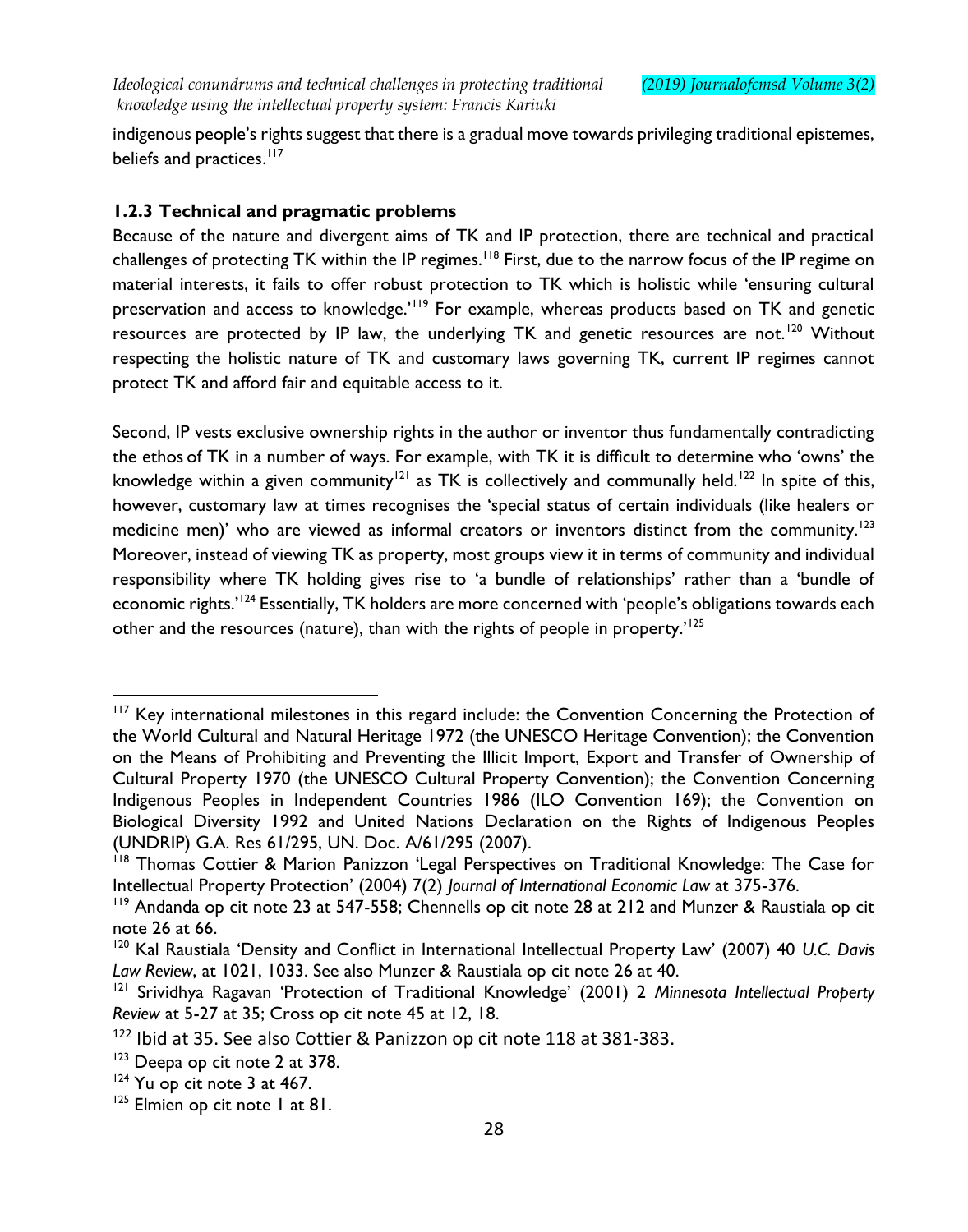In addition, TK is transgenerational being the product of generational indigenous efforts rather than the creativity of one living heir or those that contributed to it but no longer alive.<sup>126</sup> This creates a difficulty in identifying a creator or innovator. But some disagree arguing that descendants of originators may serve as a 'good enough' kind of representative. According to Robert Merges,

'the current inhabitants of traditional leadership roles are assumed to adequately represent the generations past and future who have an interest in protecting and profiting from the traditional knowledge. There is no pretense that this is perfect or even procedurally fair representation. But it is assumed to be the best we can do… What is needed in cases of dispersed creativity is to identify similar representative people or entities. They may not speak perfectly for all contributors, but they can be assumed to be good enough.<sup>'127</sup>

This suggests that if TK holders are not owners, inventors or innovators, they are basically stewards, custodians or trustees explaining why it is common to find some TK kept within the custody of a selected few, along family lineages or between particular role-players<sup>128</sup> on behalf of the community. For example, amongst the East African Maasai, specific families or individuals hold TK related to medicine as custodians of the community. Similarly, in most communities specific music composers are often rewarded for their creativity by being recognised as custodians of the compositions.<sup>129</sup> Such custodians act as trustees of the components or aspects of TK entrusted to them.<sup>130</sup> In giving permission to outsiders to use TK 'a recognised group of elders or trustees appointed by the community must determine how and with whom a part of the entirety of their traditional knowledge is to be shared.'<sup>131</sup> Although every member of the community does not give assent to the use of TK, it is argued that it is a 'pragmatic compromise which ensures the legitimacy of whatever decision is reached on the matter.'<sup>132</sup> A custodianship model seems to take into account TK holders collective obligations towards their TK as it does not result in exclusion, alienation, and transfer-of some of the main concerns of traditional communities<sup>133</sup> without their assent. However, the concept of state's trusteeship over biological resources<sup>134</sup> may pose difficulties to TK holders' claim of custodianship over TK.

 $\overline{a}$ 

<sup>133</sup> Yu op cit note 3 at 468.

<sup>&</sup>lt;sup>126</sup> Milius op cit note 109 at 193-194. See also Robert P. Merges 'Locke for the Masses: Property Rights and the Products of Collective Creativity' 36 *Hofstra Law Review* 1179-1191 at 1190.

<sup>&</sup>lt;sup>127</sup> Merges op cit note 126 at 1190.

<sup>&</sup>lt;sup>128</sup> Ouma op cit note 50 at 133.

 $129$  Ibid at 133.

<sup>&</sup>lt;sup>130</sup> Milius op cit note 109 at 195.

<sup>131</sup> Ibid at 195.

<sup>&</sup>lt;sup>132</sup> Ibid. See also Ogendo op cit note 108 at 109, where he clarifies that decision-making does not demand collective participation by all members within a community.

<sup>&</sup>lt;sup>134</sup> Article 15, Convention on Biological Diversity thereof places all biological resources within a territory under the sovereignty of the State.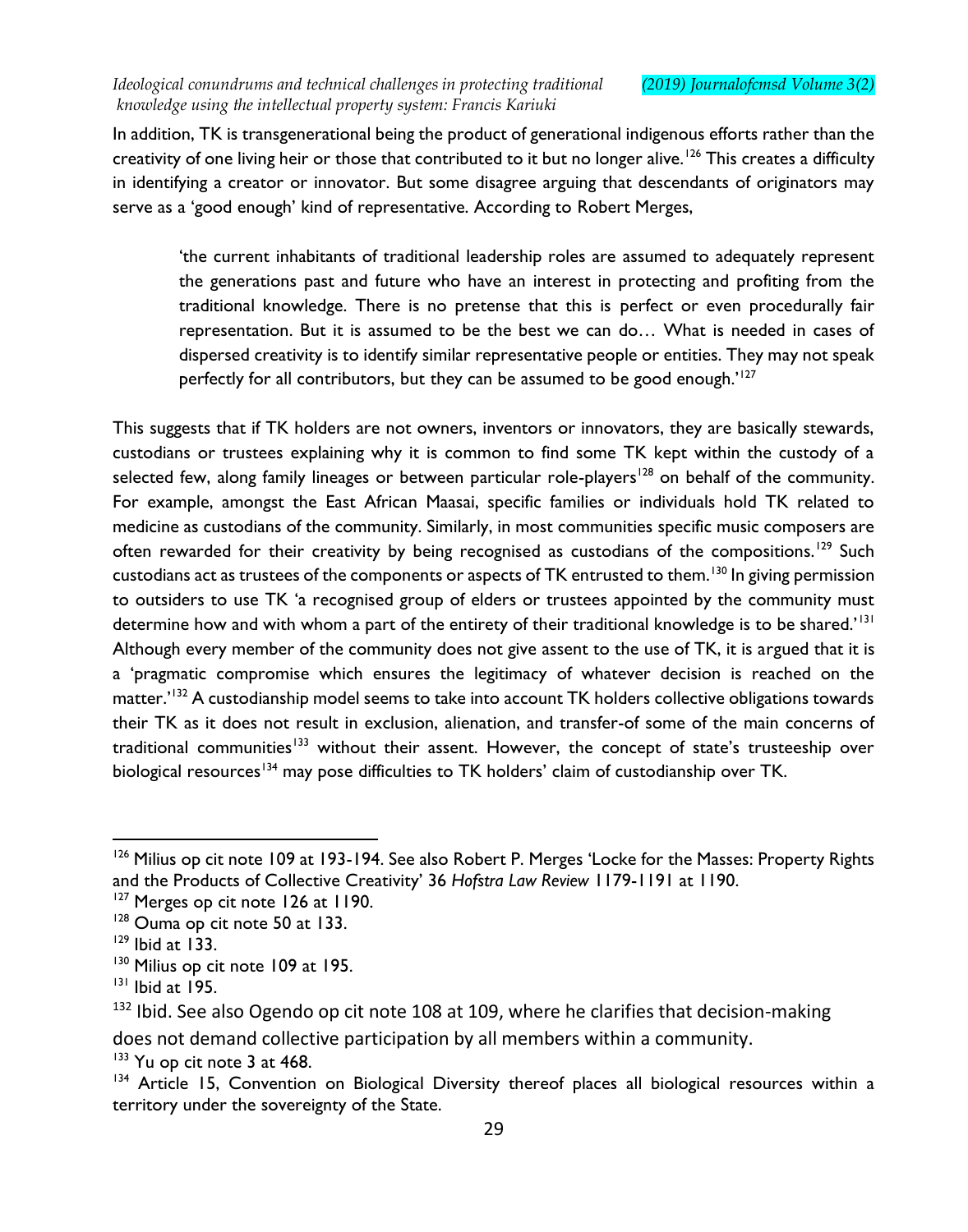Moreover, TK is also held in a context of communal spirit of sharing and free exchange of resources such as seeds and related knowledge although customary norms may 'impose restrictions on the way traditional knowledge is shared within the community and with outsiders.<sup>'135</sup> It is clear then that protection of TK does not necessarily mean 'closing off links with other cultural communities-or of the related commercial domain-to exploit that knowledge' but 'deciding what aspects of the collective identity may be used and disseminated beyond the community, and on what terms.<sup>'136</sup> This argument casts doubt into the assertion by IP proponents that TK is in the public domain.<sup>137</sup> According to TK proponents, TK could not have entered the public domain as it was never protected as IP, and even if it was, some of it such as herbal remedies are secret and hence not known to outsiders.<sup>138</sup>

Third, demarcating explicitly the ethnic and cultural boundaries of a people is problematic due to the dynamic nature of culture, changes over time and geographical spread across communities and nations. Where a culture has been in existence for centuries, 'determining the "originating culture" can require herculean effort.'<sup>139</sup> It is thus argued that the culture should not have a broad property right to 'lock up' knowledge and thereby exclude all other potential users but only a right to prevent wrongs directed at the culture.<sup>140</sup> A property right designed to preserve culture, may also directly contradict the policy of dissemination as it allows the owner to prevent others from using the knowledge.<sup>141</sup> Where cultures are shared there may arise difficulties, if a joint property right is granted and one joint owner decides to allow outsiders to use the knowledge.<sup>142</sup> This act may threaten the continued existence of the other culture thus defeating the purpose of the property right.

Fourth, IPRs are protected for a limited duration of time which may not be apt for TK. <sup>143</sup> For instance, how would that time be measured? Would it make sense to create rights for ancient knowledge? Some suggest that given the intergenerational nature of TK, it should be protected perpetually and possibly retroactively to protect historical works.<sup>144</sup> However, if perpetual protection is offered to TK, access to the knowledge by outsiders would be hampered. Similarly, it is contended that granting new rights over TK would mean a retraction of knowledge that is already in the public domain thus requiring TK holders to 'provide a solid public policy rationale for limiting access to, and use of, such information.<sup>'145</sup>

<sup>&</sup>lt;sup>135</sup> Deepa op cit note 2 at 378. See also Ouma op cit note 50 at 133.

<sup>136</sup> Milius op cit note 109 at 197.

<sup>&</sup>lt;sup>137</sup> Cullet op cit note 58 at 11. See also Sunder op cit note 58 at 109.

<sup>&</sup>lt;sup>138</sup> Janewa op cit note 27 at 191; Ikechi op cit note 76 at 453-493; and Munzer & Raustiala op cit note 26 at 53.

<sup>&</sup>lt;sup>139</sup> Cross op cit note 45 at 21. See also Janewa op cit note 27 at 190.

<sup>&</sup>lt;sup>140</sup> Cross op cit note 45 at 25.

<sup>141</sup> Ibid at 39.

<sup>&</sup>lt;sup>142</sup> Ibid at 40. See also Deepa op cit note 2 at 374.

<sup>&</sup>lt;sup>143</sup> Cross op cit note 45 at 21.

<sup>&</sup>lt;sup>144</sup> Janewa op cit note 27 at 190. See Munzer & Raustiala op cit note 26 at 52.

 $145$  Janewa op cit note 27 at 190.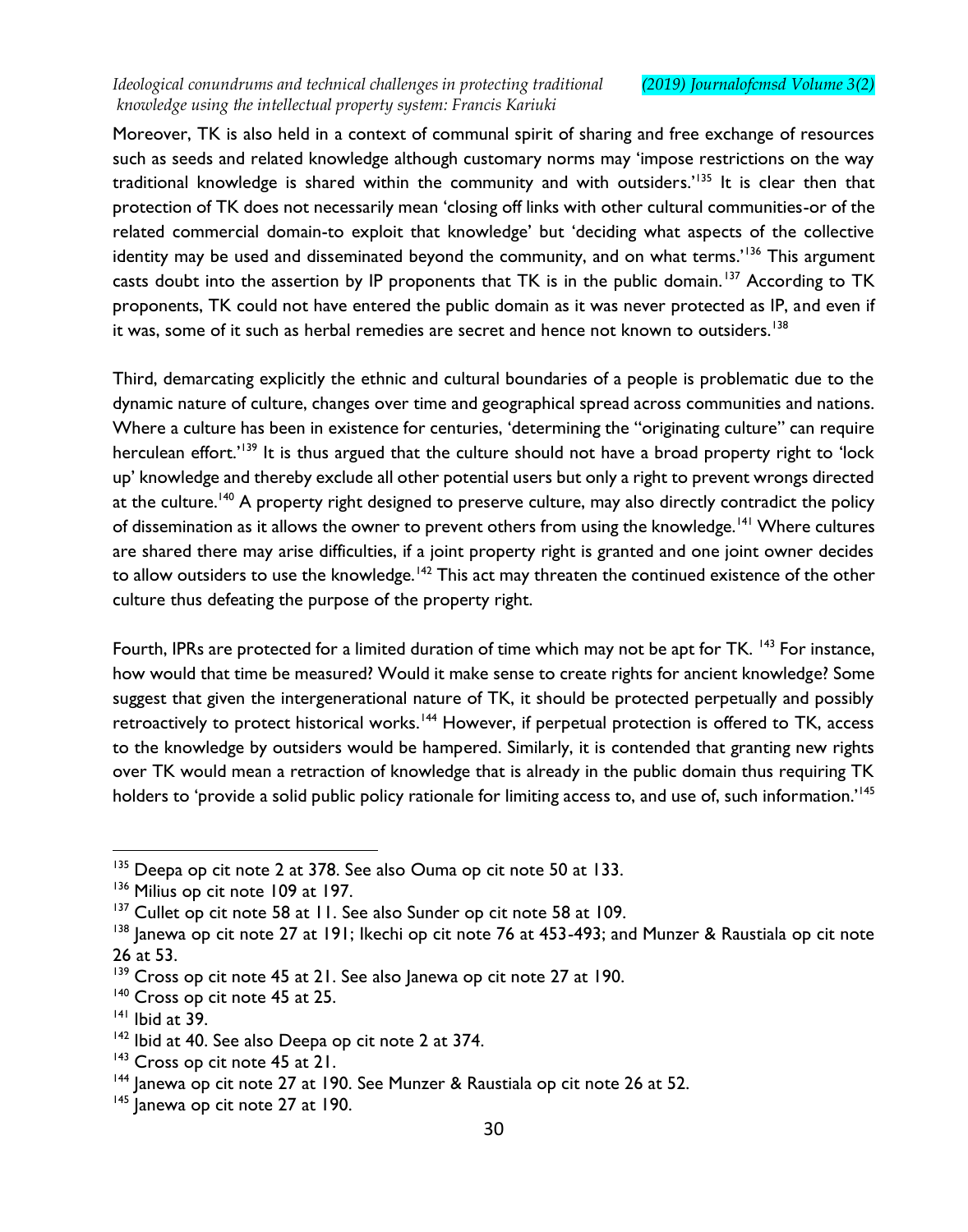Fifth, there are objections to IPRs in TK rooted in IP policy. Generally, the grant of a property right is viewed as 'society's reward to the innovator for his creative efforts' and as 'a financial incentive to encourage innovative activity.<sup>'146</sup> Because the reward theory provides incentives for new creations, it is not apt in justifying the protection of existing knowledge like TK.<sup>147</sup> But because of the intergenerational nature of TK, it is rather difficult to justify property rights in TK under the reward theory not because of lack of creativity but rather because the grant of exclusive rights does not provide the right sort of reward for that creativity.<sup>148</sup> Moreover, the intergenerational nature of TK would suggest that property rights in TK would give the reward to the wrong party<sup>149</sup> thus violating the basic policies of the prevailing reward theory. And even if the knowledge is of recent origin and the originator can be identified, most proposals for IP in TK would vest the rights not in the person but in the person's culture or an agency that simply owes fiduciary duties to the culture. Therefore, a grant of IPRs in TK would run afoul of these fundamental policy concerns. Clearly, TK fits poorly within standard justifications of IP rights.<sup>150</sup>

The failure of the IP regime to pay adequate attention to the unique nature of TK and the concerns, beliefs, worldviews and customary laws and practices of indigenous peoples encourages continual loss of TK without attribution or compensation to the TK-generating community.<sup>151</sup>

### **1.3 Conclusion and suggestion on way forward**

Due to the varying objectives of TK protection among TK holders, and the proponents of the IP regimes, there arises huge incompatibilities when IP frameworks are used to protect TK. This necessitates a search for alternative frameworks outside the IP system. One such alternative is the use of TK holders' governance structures. Those structures can effective in preserving and fostering equitable access to TK. These institutions are respectful of, and are appropriate in securing the indigenous cosmologies, territories, relationships with nature and people, epistemes, beliefs, and innovation processes that generate and perpetuate TK. Again, since TK holders are custodians rather than owners of TK, it is more appropriate to use traditional frameworks that respect customary

<sup>&</sup>lt;sup>146</sup> Cross op cit note 45 at 23. Early IPRs were often granted simply as a favour to someone who had pleased the government. Today, IPRs are justified as useful tools to improve the general lot of society and a grant of exclusivity that does not further these social goals is regarded improper.

<sup>&</sup>lt;sup>147</sup> Heald op cit note 17 at 519-546.

<sup>&</sup>lt;sup>148</sup> Cross op cit note 45 at 24.

 $149$  Ibid at 24.

<sup>&</sup>lt;sup>150</sup> Munzer & Raustiala op cit note 26 at 40; and Deepa op cit note 2 at 374. See also Heald op cit note 17 at 542-3, that advocating IPRs for TK is a poor rhetorical strategy for maintaining the world's biodiversity and helping indigenous groups that hold so much critical knowledge about plant genetic resources.

<sup>&</sup>lt;sup>151</sup> Saskia Vermeylen 'The Nagoya Protocol and Customary Law: The Paradox of Narratives in the Law' (2013) 9(2) *Law, Environment and Development Journal* at 190. See also Hans Morten Haugen 'Traditional Knowledge and Human Rights' (2005) 8 *Journal of World Intellectual Property,* at 667.